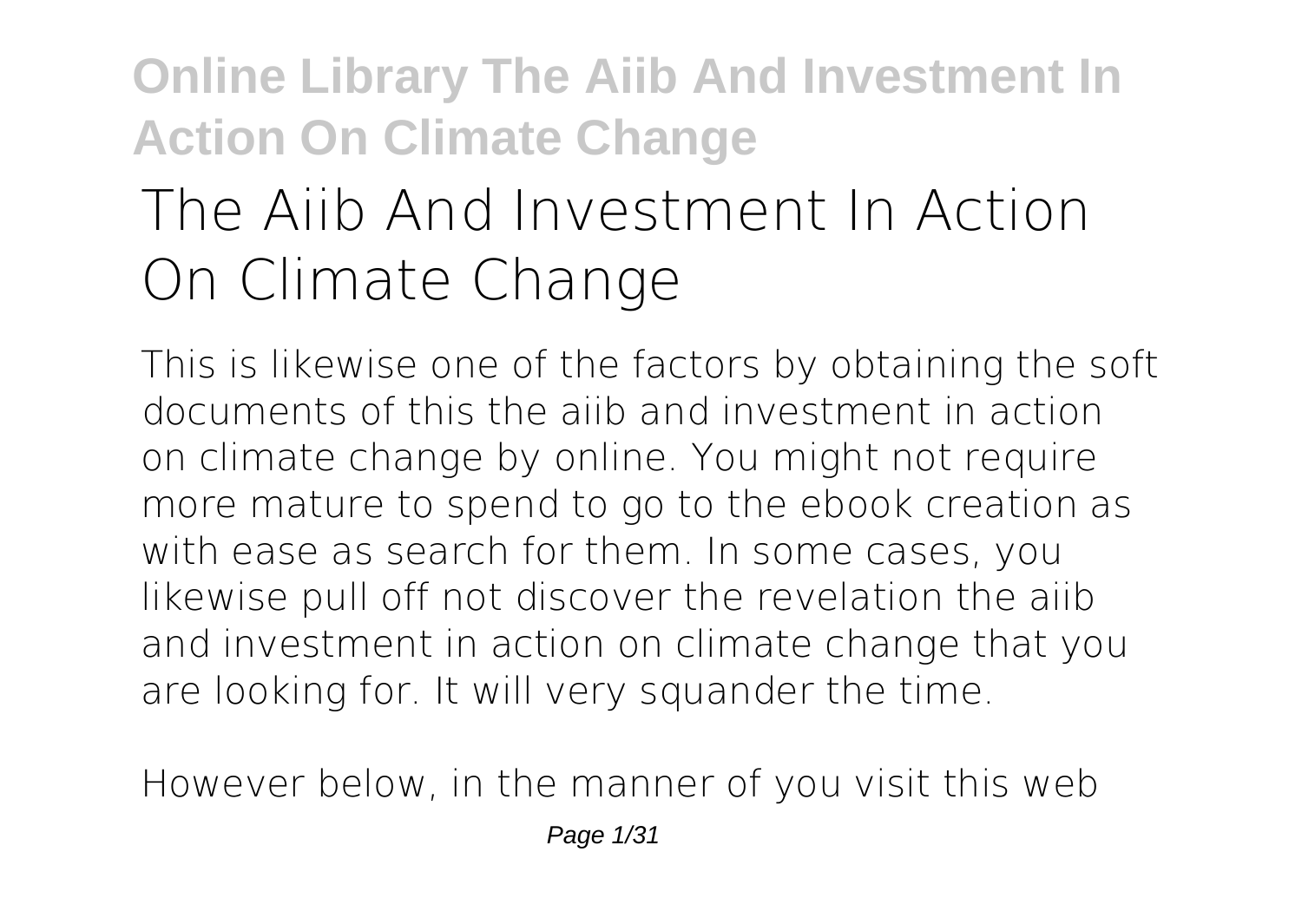page, it will be fittingly unconditionally simple to acquire as capably as download guide the aiib and investment in action on climate change

It will not acknowledge many era as we tell before. You can realize it though perform something else at home and even in your workplace. consequently easy! So, are you question? Just exercise just what we have the funds for under as capably as review **the aiib and investment in action on climate change** what you bearing in mind to read!

Natalie Lichtenstein: A Guide to AIIB The Asian Infrastructure Investment Bank in the MDB System: Page 2/31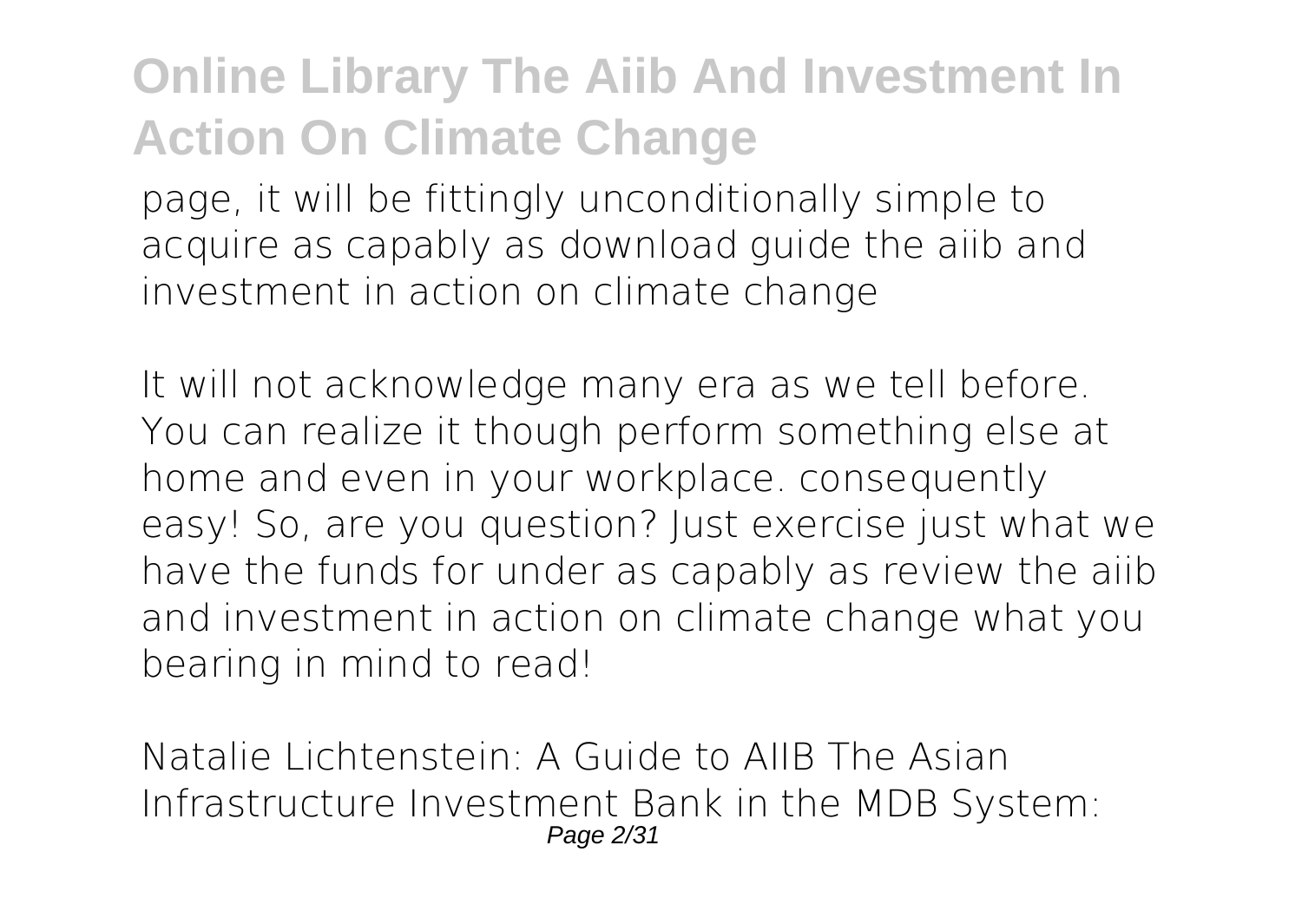Reflections from the First Three Years Infrastructure investment<sub>[</sub>]AIIB eyes partnerships with private financing partners *Scott Morris on the growing influence of AIIB A Comparative Guide to the Asian Infrastructure Investment Bank* AIIB Works in Spirit of Multilateralism: President Asian Infrastructure Investment Bank(AIIB) *Best Books for Beginner Investors (5 MUST-READS)* [Highlights] 5 Things to note about the AIIB **Asian Infrastructure Investment Bank: The Next Five Years** *Inside the Asian Infrastructure Investment Bank All About AIIB (Asian Infrastructure Investment Bank) for UPSC, HAS, Bank PO, SSC CGL*

The Best Investment Books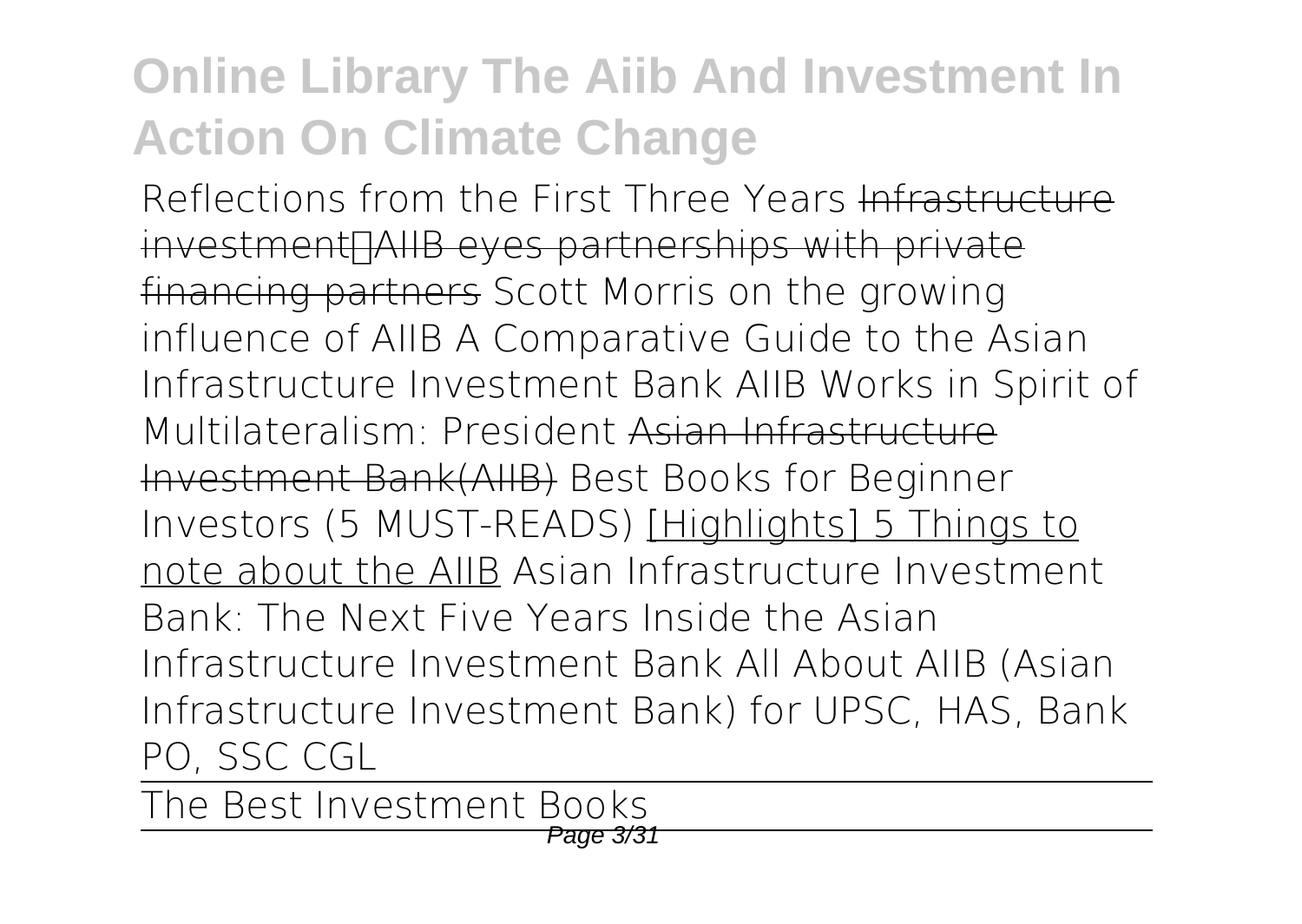[Lecture] Must The Superpowers Clash? Trade, Trump and the Future of US-China Ties in Asia

Madeleine Albright: U.S. \"screwed up\" on AllBHank: 5 Years from the Brink | Secretary Hank Paulson | Talks at Google **Interview with AIIB president Jin Liqun** AIIB's keys to success *What Happens When China Becomes Number One? | Institute of Politics*

AIIB 2019 Annual Meeting Opening Ceremony *2020/07/24 Braving the Storm: Lean, Clean \u0026 Green AIIB AIIB Plans \$5 Billion Coronavirus Recovery Facility Hank Paulson on Asian Infrastructure Investment Bank, working with China* **Public Lecture by Mr Jin Liqun, President of Asian Infrastructure Investment Bank (AIIB<u>) AIIB to invest in public health</u>**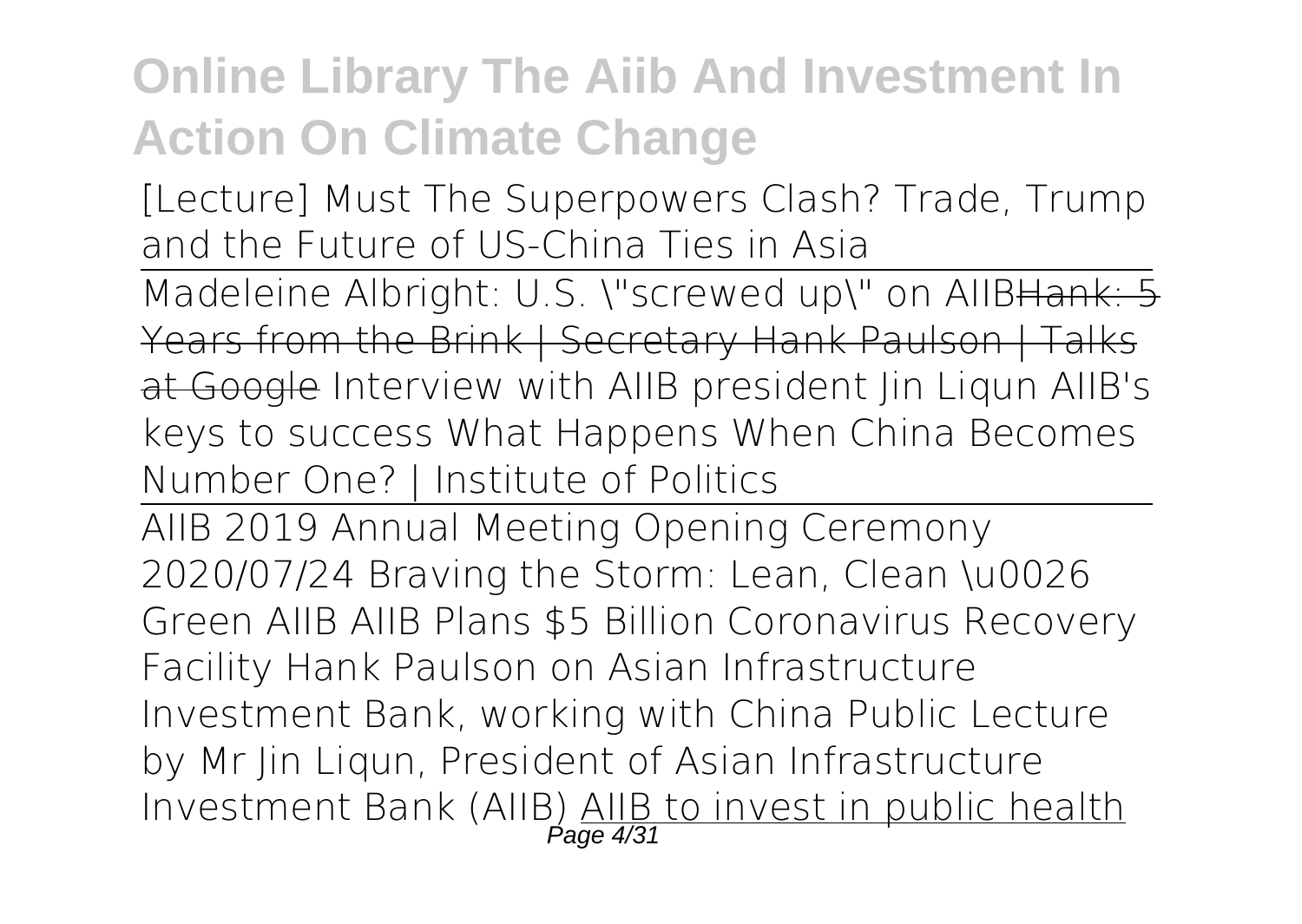infrastructure in China Asian Infrastructure Investment Bank (AIIB) approved \$750 Million loan to India~Current Affairs 2020 Asian Infrastructure Investment Bank AIIB | Asian Infrastructure Investment Bank | China | World Bank | Asian Development Bank AIIB president: door of Asian Infrastructure Investment Bank is open Five things you need to know about AIIB The Aiib And Investment  $\overline{I}$ 

The Asian Infrastructure Investment Bank (AIIB) is a multilateral development bank with a mission to improve social and economic outcomes in Asia. Headquartered in Beijing, we began operations in January 2016 and have now grown to 103 approved Page 5/31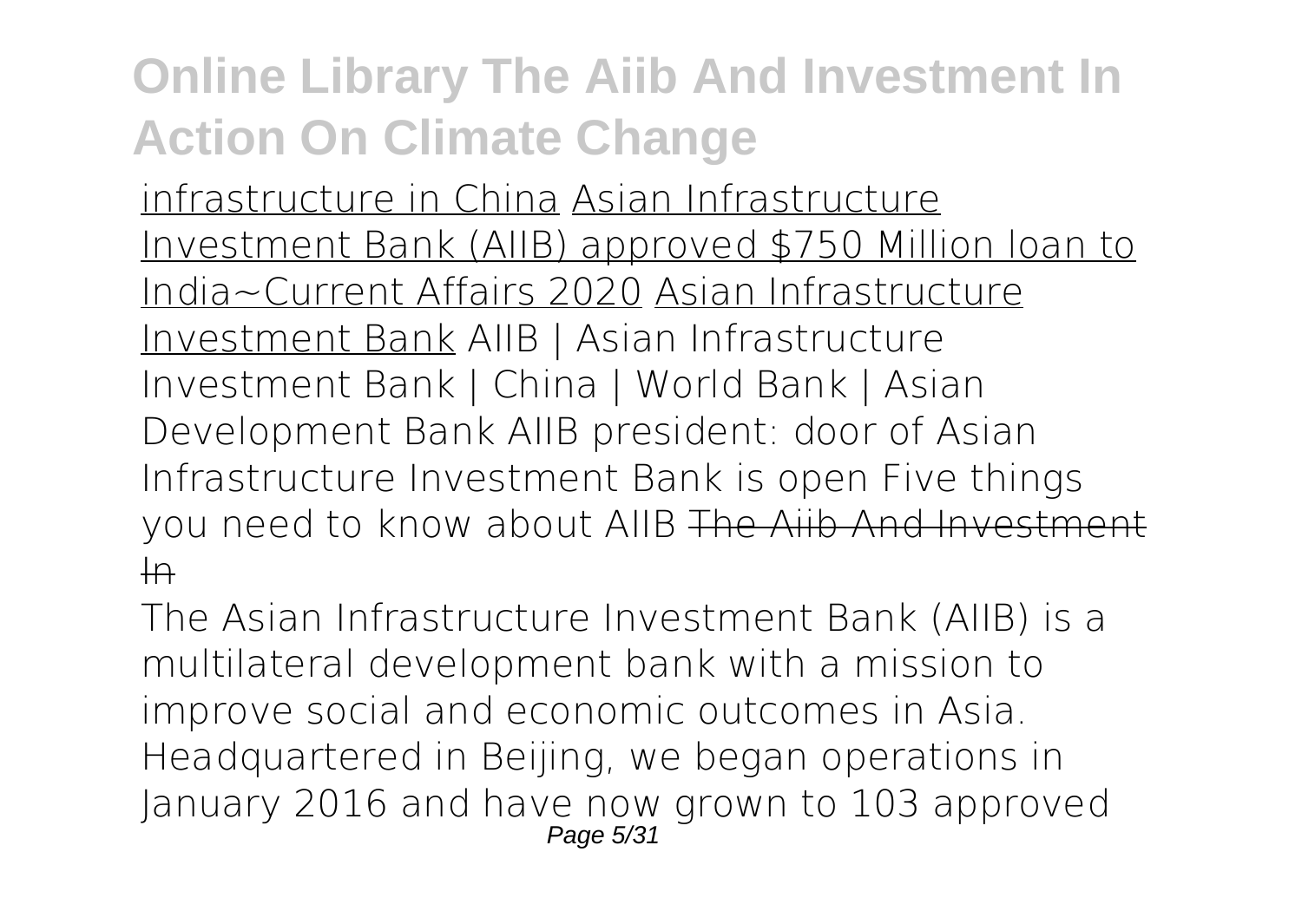members worldwide. By investing in sustainable infrastructure and other productive sectors in Asia and beyond, we will better connect people, services and markets that over time will impact the lives of billions and build a better future.

#### Home - AIIB

The Asian Infrastructure Investment Bank (AIIB) is a multilateral development bank headquartered in Beijing. Like other development banks, its mission is to improve social and economic outcomes in...

Asian Infrastructure Investment Bank (AIIB) The Asian Infrastructure Investment Bank (AIIB) is an Page 6/31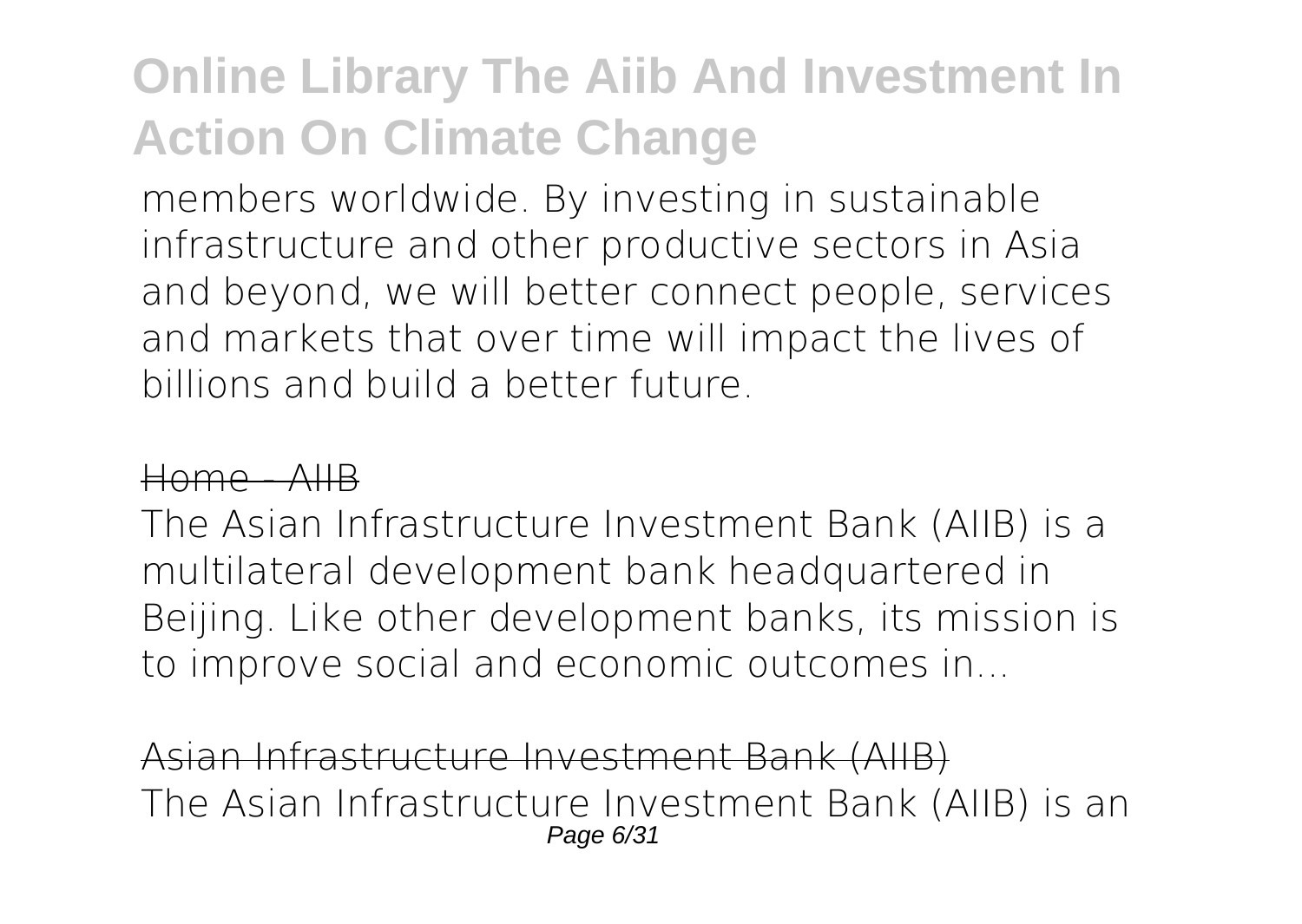international development bank with the stated goal of improving social and economic conditions throughout Asia. As a China-led enterprise, the AIIB also serves the purpose of strengthening China's position as a world economic power.

Asian Infrastructure Investment Bank (AIIB) - ).verview ...

About AIIB. The Asian Infrastructure Investment Bank (AIIB) is a multilateral development bank with a mission to improve social and economic outcomes in Asia. Headquartered in Beijing, we began operations in January 2016 and have now grown to 103 approved members worldwide. By investing in sustainable Page 7/31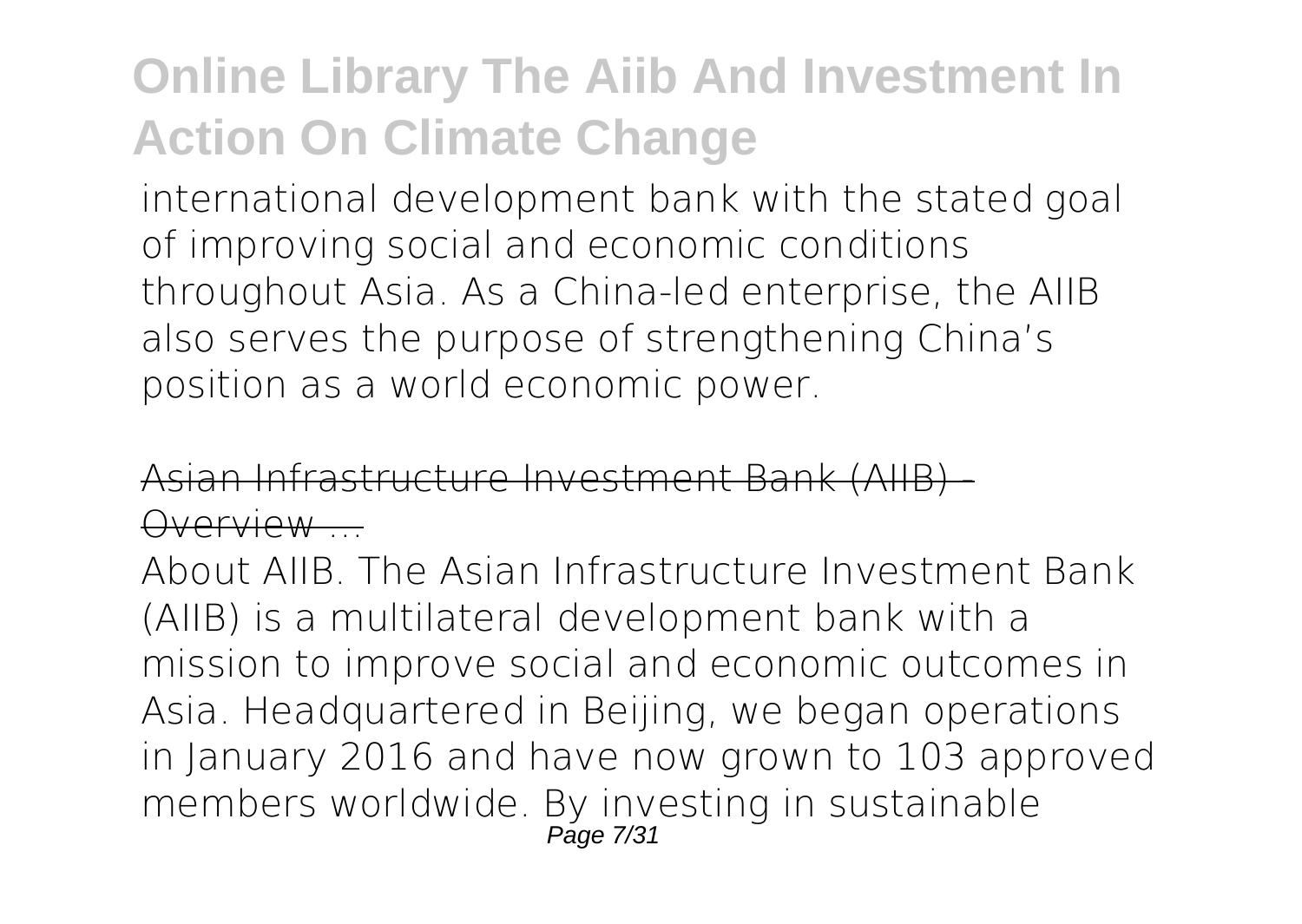infrastructure and other productive sectors in Asia and beyond, we will better connect people, services and markets that over time will impact the lives of billions and build a better future ...

AIIB and Amundi Launch Climate Change Investm Framework ...

AIIB Approves USD100-M Investment in Infrastructure Private Equity Fund. The Asian Infrastructure Investment Bank's (AIIB) Board of Directors has approved a commitment of USD100 million to the Keppel Asia Infrastructure Fund (the Fund) and a coinvestment sleeve of up to USD50 million. The Bank's investment aims to crowd in private capital for Page 8/31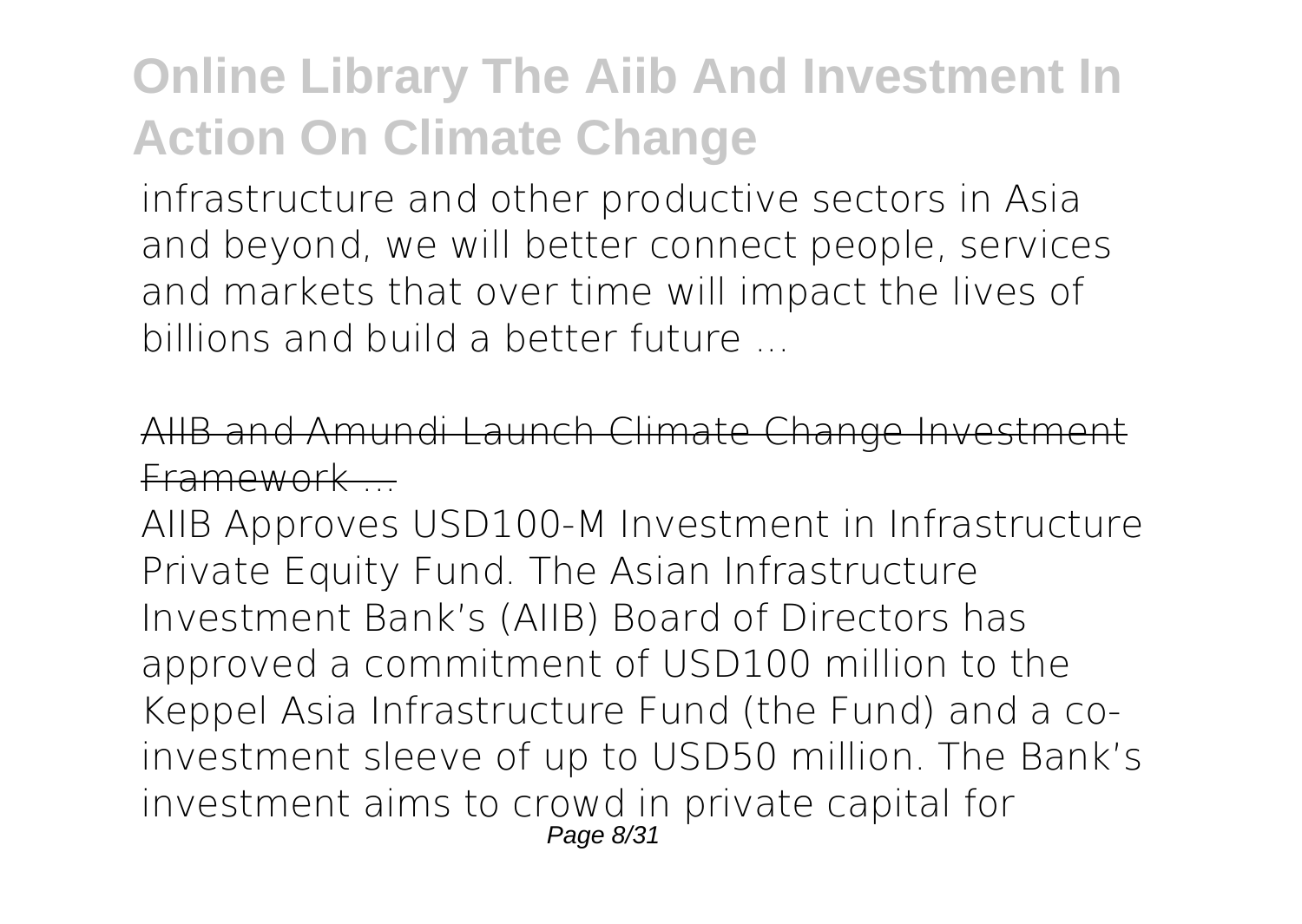infrastructure in AIIB's members via the Fund, which invests in a broad range of infrastructure sectors with a focus on emerging markets in Asia.

Approves USD100-M Investment in Infrastru

...

The Asian Infrastructure Investment Bank (AIIB) is a multilateral development bank that aims to improve economic and social outcomes in Asia. The bank currently has 103 members as well as 21 prospective members from around the world. [1]

Asian Infrastructure Investment Bank - Wikipedia Endorsed by the Climate Bonds Initiative (CBI), the Page  $9/31$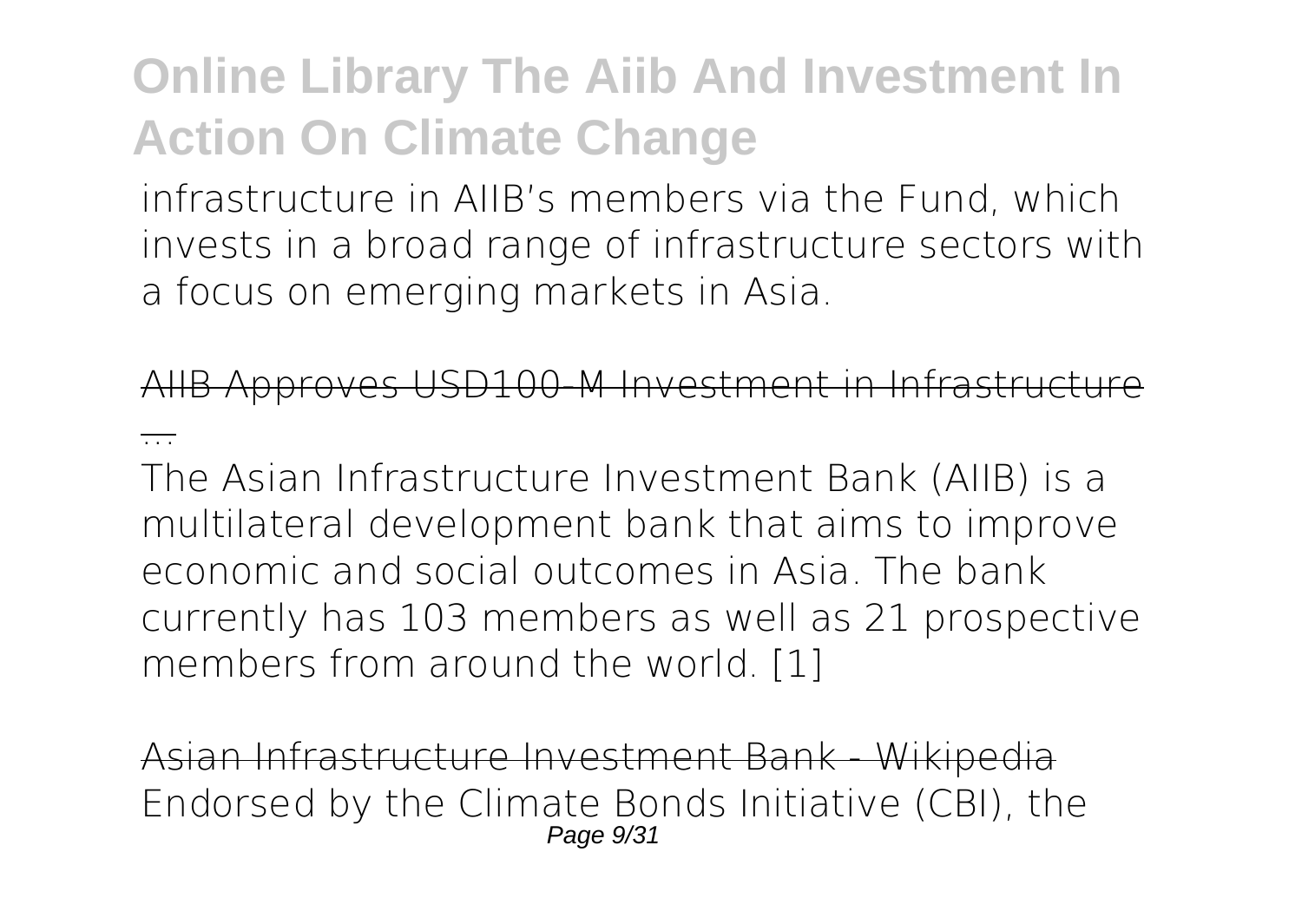AIIB-Amundi Climate Change Investment Framework's approach translates the key objectives of the Paris Agreement into fundamental metrics to assess an issuer's level of alignment with climate change mitigation, adaptation and low-carbon transition objectives. The framework is a knowledge product from AIIB's Asia Climate Bond Portfolio project, whose objective is to select and invest in Climate Champions that will outperform in the long run.

AIIB-Amundi Climate Change Investment Framework AIIB

The Asian Infrastructure Investment Bank (AIIB) is a multilateral development bank with a mission to Page 10/31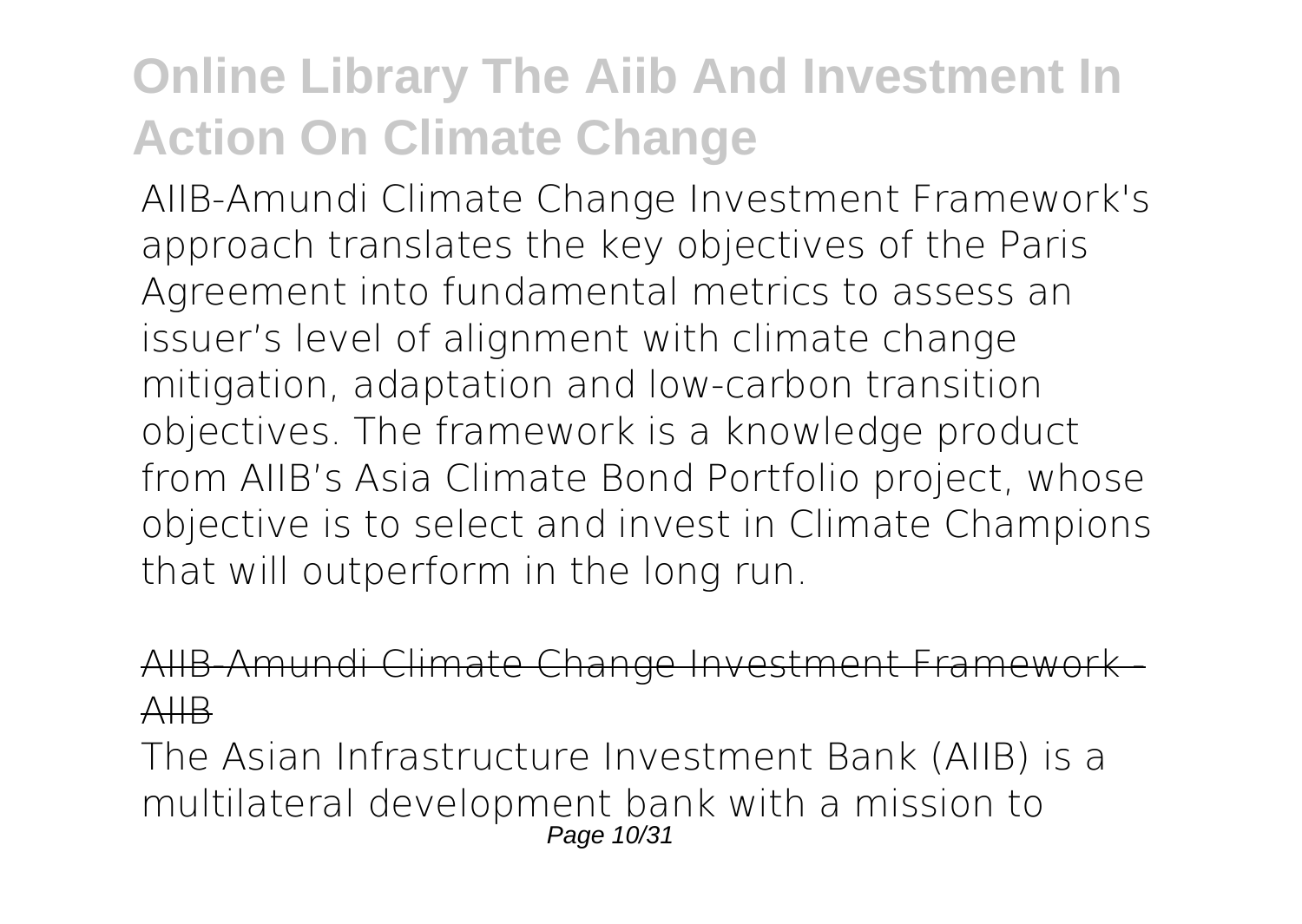improve social and economic outcomes in Asia. Headquartered in Beijing, we began operations in January 2016 and have now grown to 103 approved members worldwide. By investing in sustainable infrastructure and other productive sectors in Asia and beyond, we will better connect people, services and markets that over time will impact the lives of billions and build a better future.

Introduction - Who We Are - About AIIB - AIIB The Asian Infrastructure Investment Bank (AIIB) is a multilateral development bank with a mission to improve social and economic outcomes in Asia. Headquartered in Beijing, we began operations in Page 11/31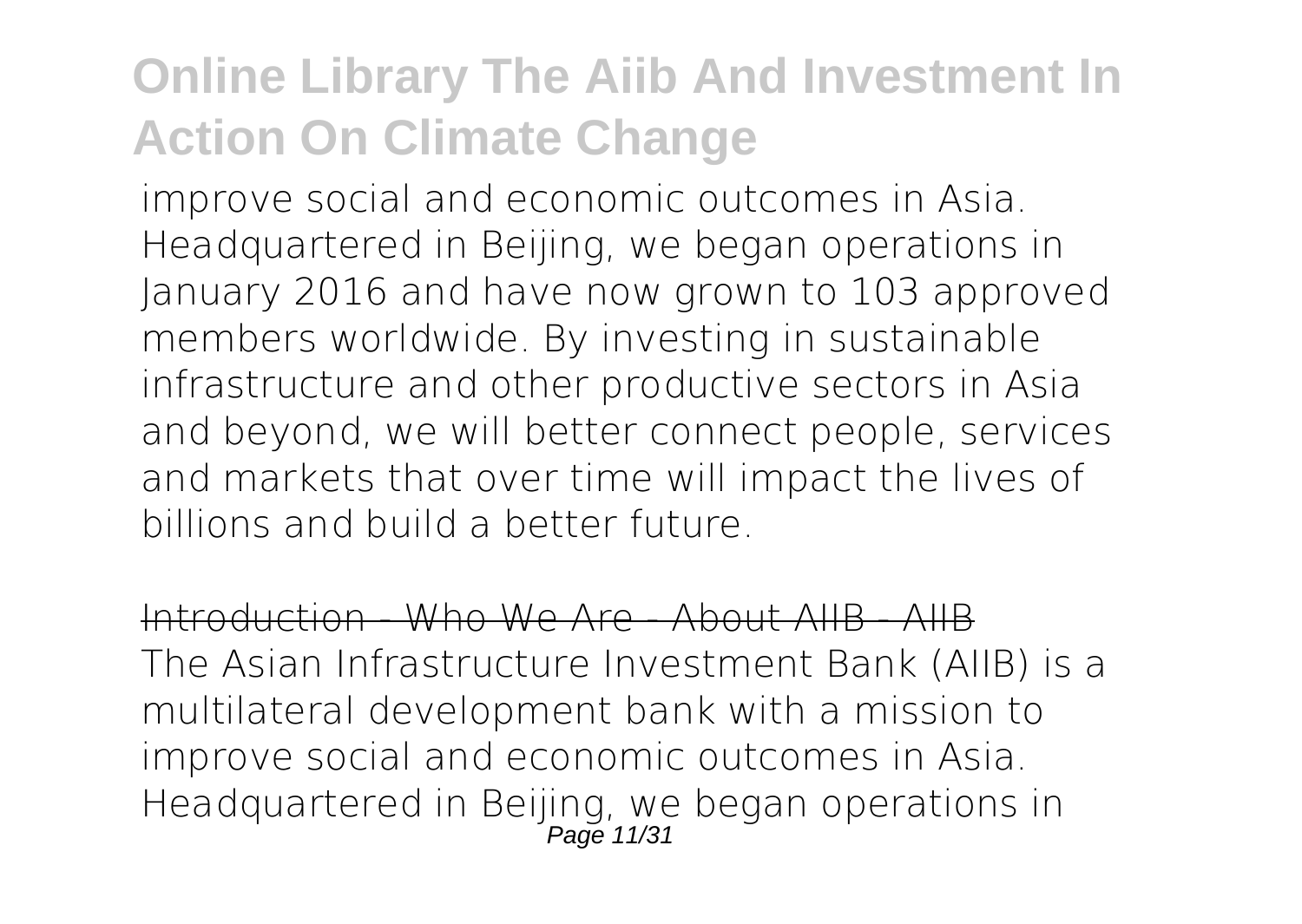January 2016 and have now grown to 103 approved members worldwide. By investing in sustainable infrastructure and other productive sectors in Asia and ...

Environmental and Social Framework - AIIB The Asian Infrastructure Investment Bank (AIIB) is a multilateral development bank with a mission to improve social and economic outcomes in Asia. Headquartered in Beijing, we began operations in January 2016 and have now grown to 103 approved members worldwide.

Career Opportunities - Career - Opportunities - AIIB Page 12/31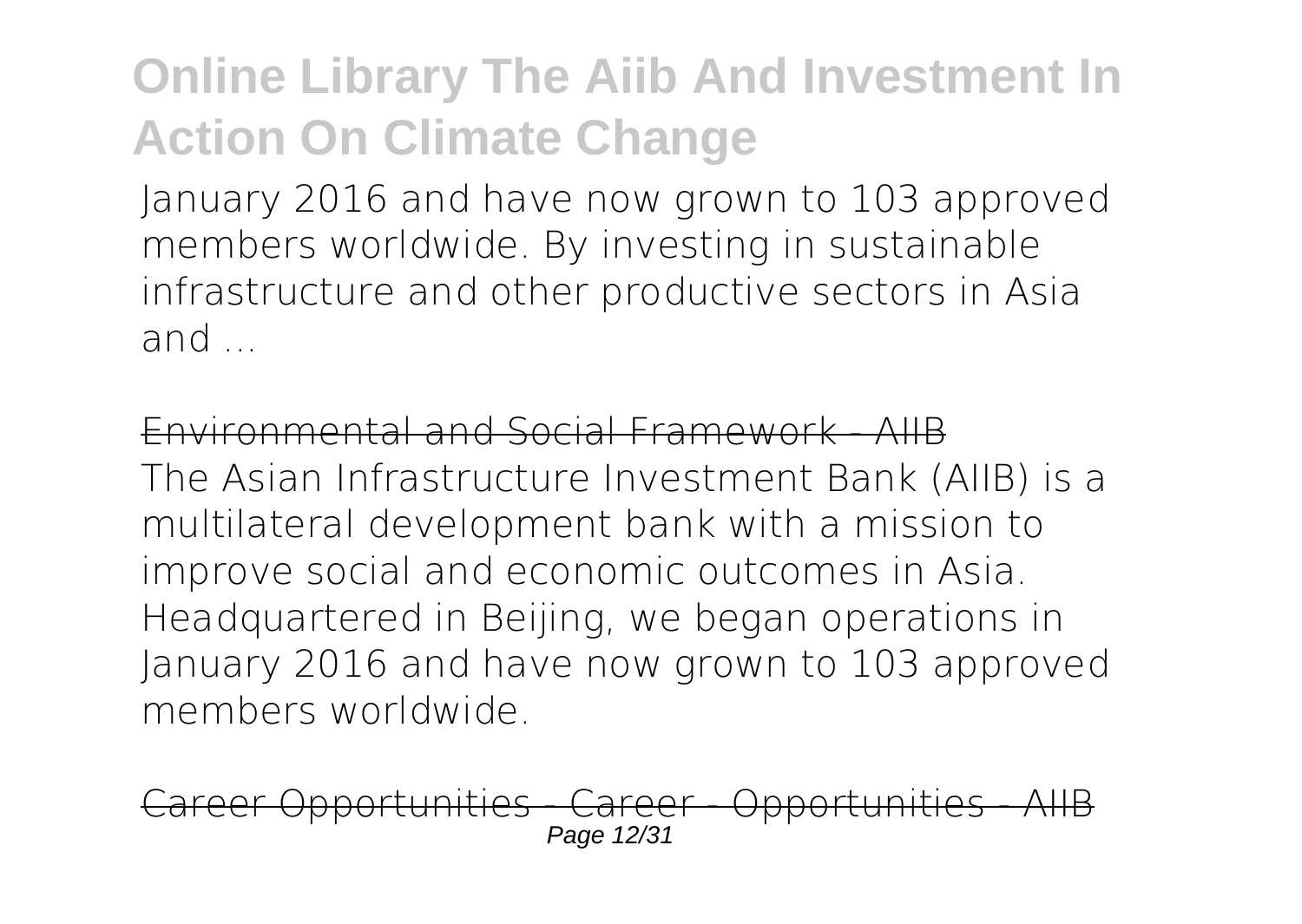The Asian Infrastructure Investment Bank (AIIB), along with Amundi, aims to launch a Climate Change Investment Framework that would guide investors to do just that.

#### Climate Change Investment Framework to Unlock AIIB

The goal of the Asian Infrastructure Investment Bank (AIIB) is to contribute to closing the financing gap for infrastructure investment and it has committed to do so in a Paris -aligned way. As infrastruc- ture is often long lived and emission intensive, it can determine the volume of emissions for decades to come.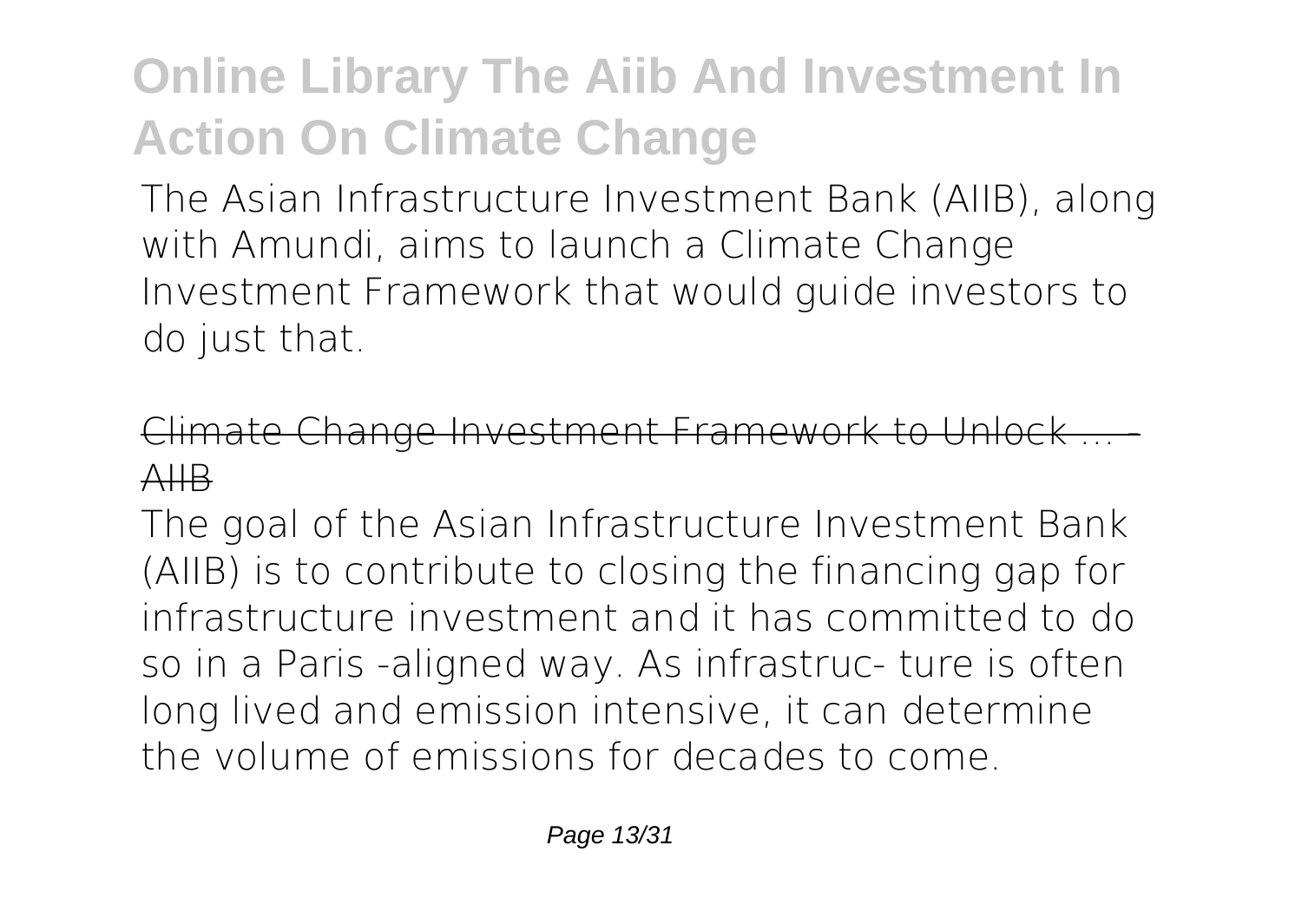Aligning the Asian Infrastructure Investment Bank  $(AHB...$ 

The Asian Infrastructure Investment Bank (AIIB) is a multilateral development bank whose mission is financing the Infrastructure for Tomorrowinfrastructure with sustainability at its core. We began operations in Beijing in January 2016 and have since grown to 103 approved members worldwide. We are capitalized up to USD100 billion and Triple-A ...

AIIB Asian Infrastructure Investment Bank : Loans to

...

The AIIB will be funding infrastructure that can be thought of as the "hardware" of integration. Page 14/31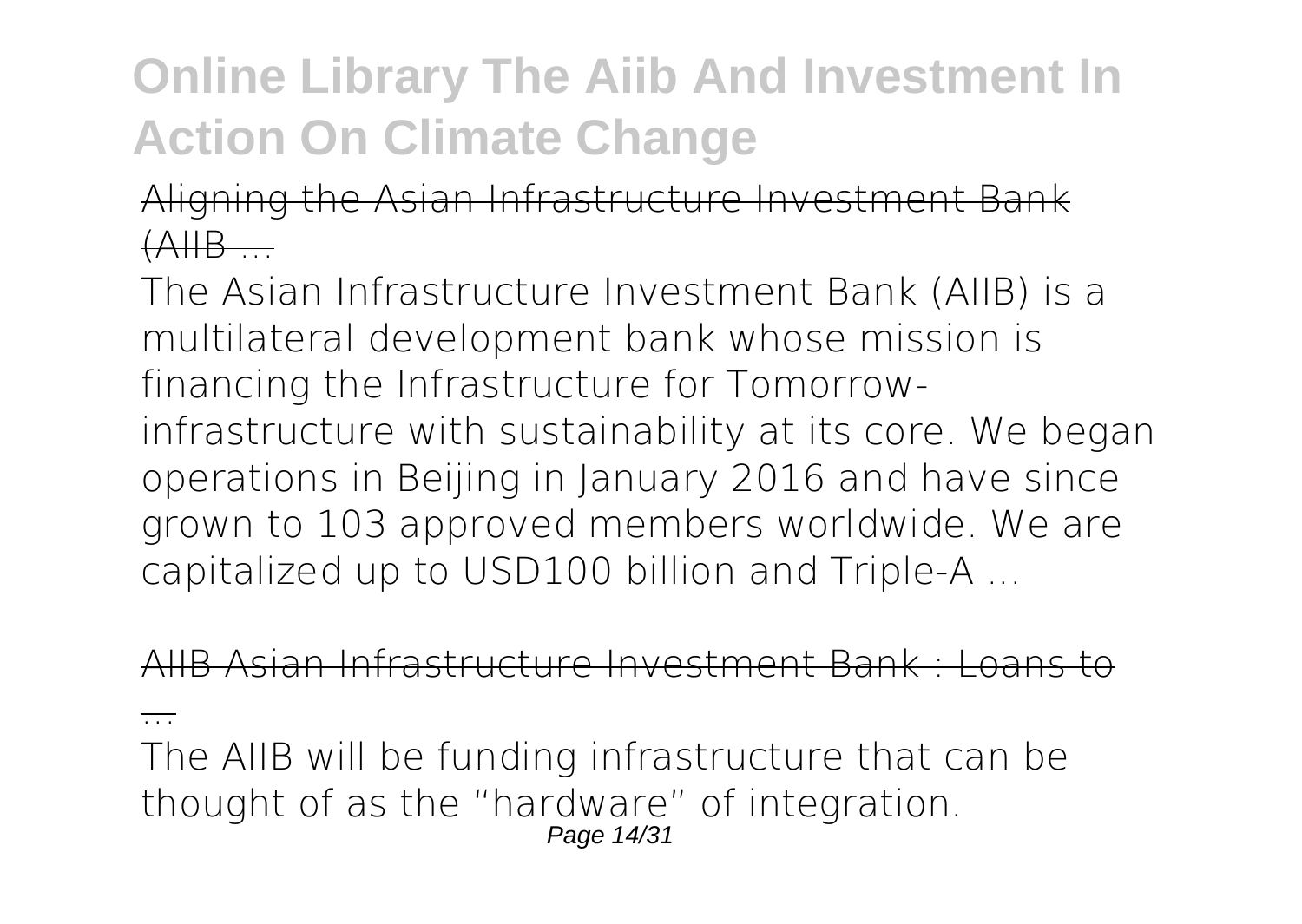Equally—if not more—important is the "software," that is, the rules and regulations ...

The AIIB and the 'One Belt, One Road' - Brookings Asian Infrastructure Investment Bank (AIIB) Established in 2015 as one of the financing arms of China's Belt and Road Initiative, the Beijing-based AIIB aims to boost infrastructure connectivity in Asia and beyond.

Asian Infrastructure Investment Bank (AIIB) - Bankwatch

The Asian Infrastructure Investment Bank (AIIB) and China's Belt and Road Initiative (BRI) at first glance Page 15/31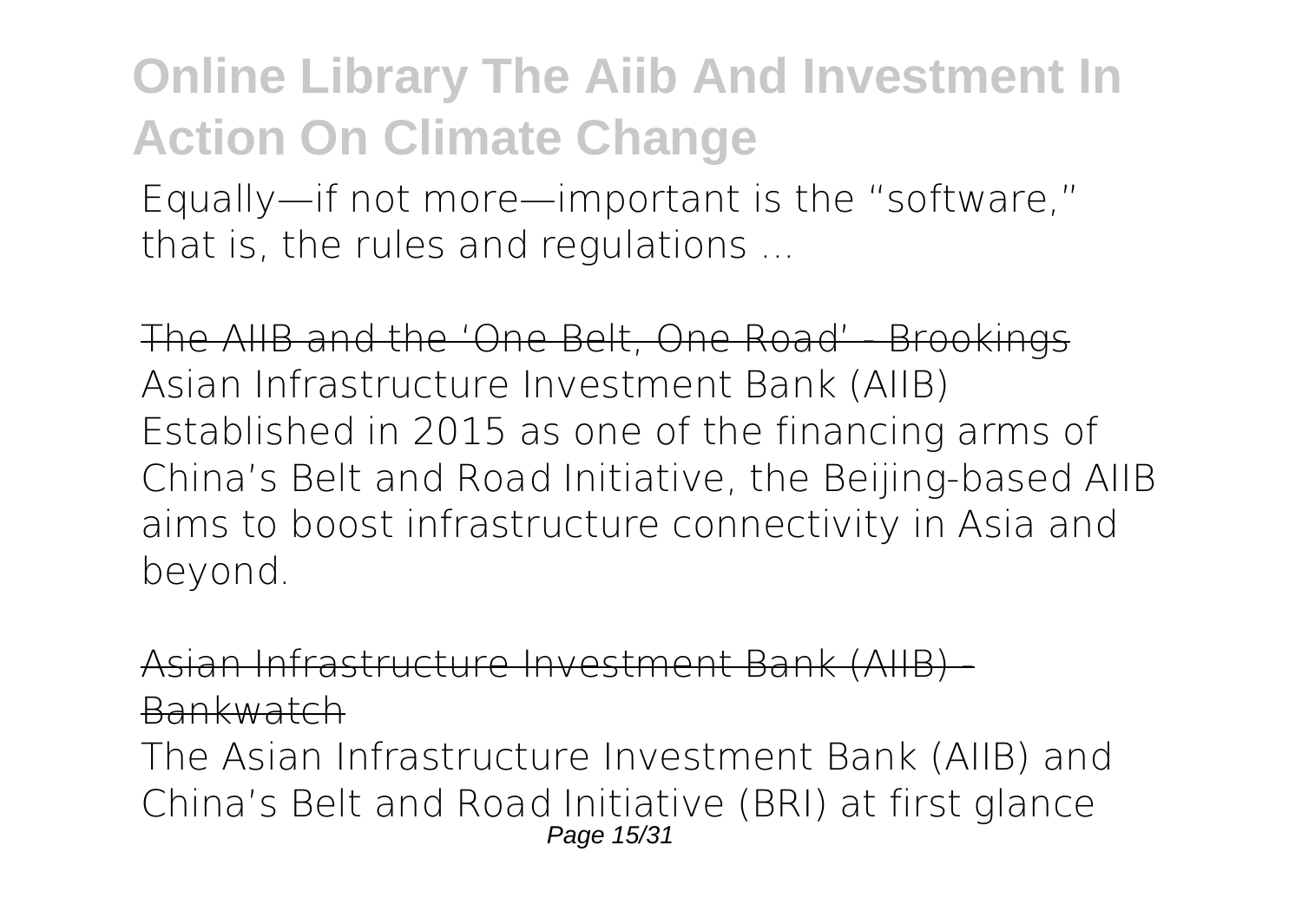appear to be two hands connected to the same body. But this has been far from the case...

The Real Role Of The AIIB In China's New Silk Road The Asian Infrastructure Investment Bank (AIIB) is a multilateral development bank with a mission to improve social and economic outcomes in Asia. Headquartered in Beijing, we began operations in January 2016 and have now grown to 103 approved members worldwide.

Asian Infrastructure Investment Bank - AIIB Joins  $MDBS to$ 

Glassdoor gives you an inside look at what it's like to Page 16/31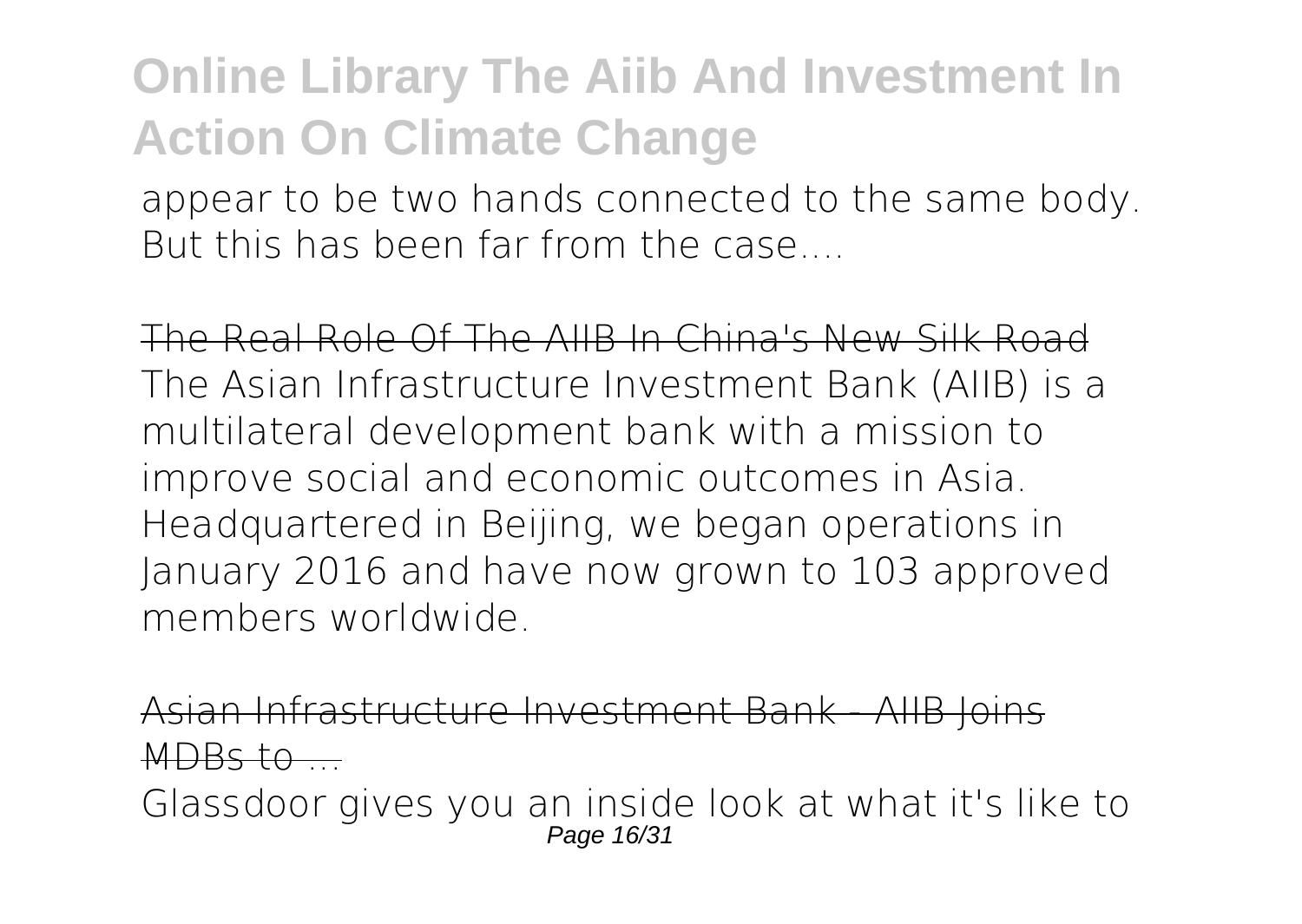work at Asian Infrastructure Investment Bank, including salaries, reviews, office photos, and more. This is the Asian Infrastructure Investment Bank company profile.

This book assesses the strategic significance of the Asian Infrastructure Investment Bank (AIIB) by examining the logic of international power and order, historic trends in East Asian international relations, the AIIB's design in comparison to 'rival' financial institutions such as the World Bank and the Asian Development Bank, recent tendencies in Chinese Page  $17/3$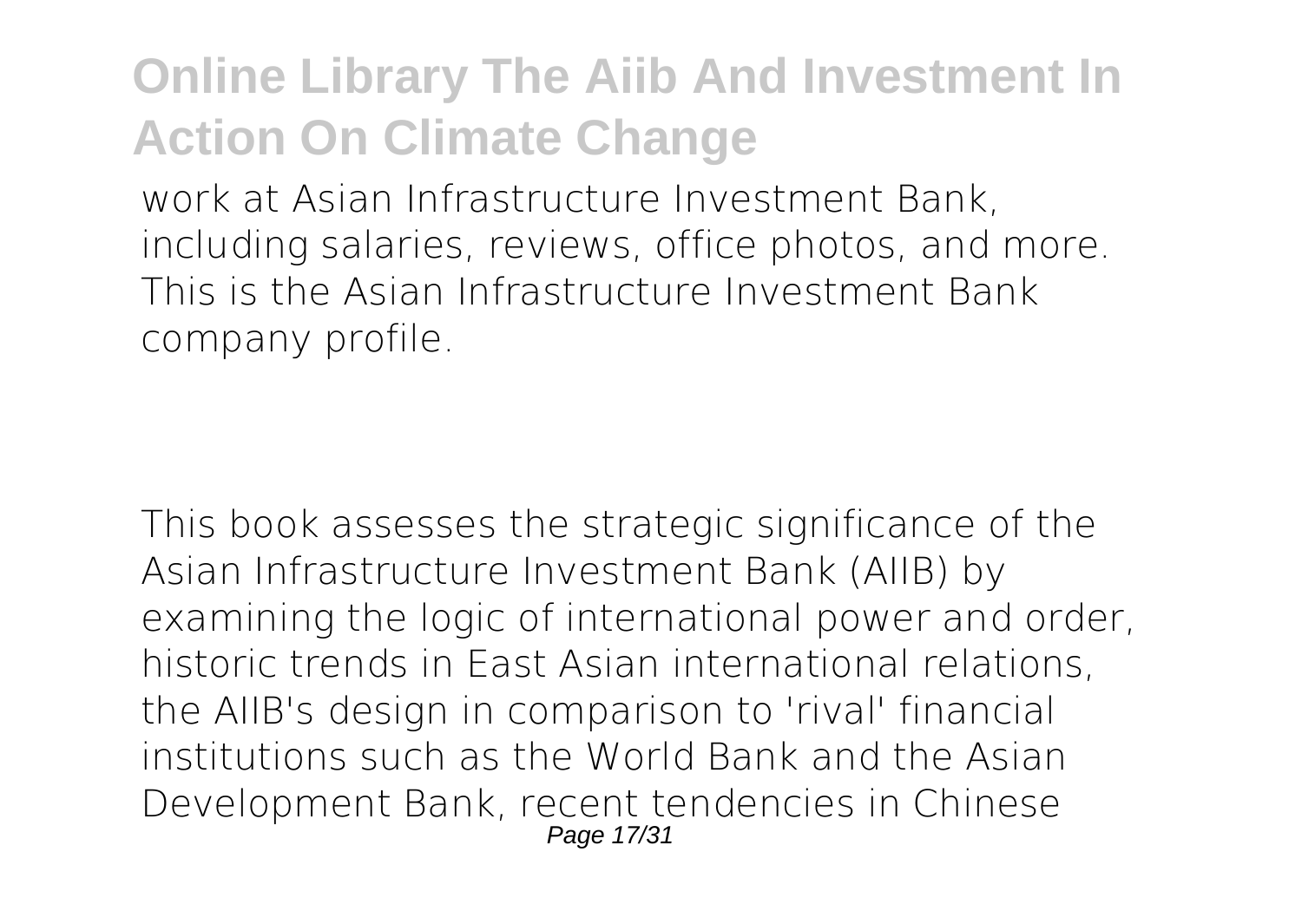foreign policy, and the Chinese system of political economy. It focuses on how China 'constructs' international arrangements at a critical juncture in history compared to other great powers, especially the United States and Japan. Viewed in isolation, the AIIB does not represent a radical departure from the existing international order; it is a hybrid institution built on China's integration into the West-dominated international structure and conditioned by the global financial market. But the AIIB does draw in part from a different institutional lineage, a different historical root, and a different national system of political economy. In this context, China's greater success will constitute a partial change to the existing  $P$ age  $18/3$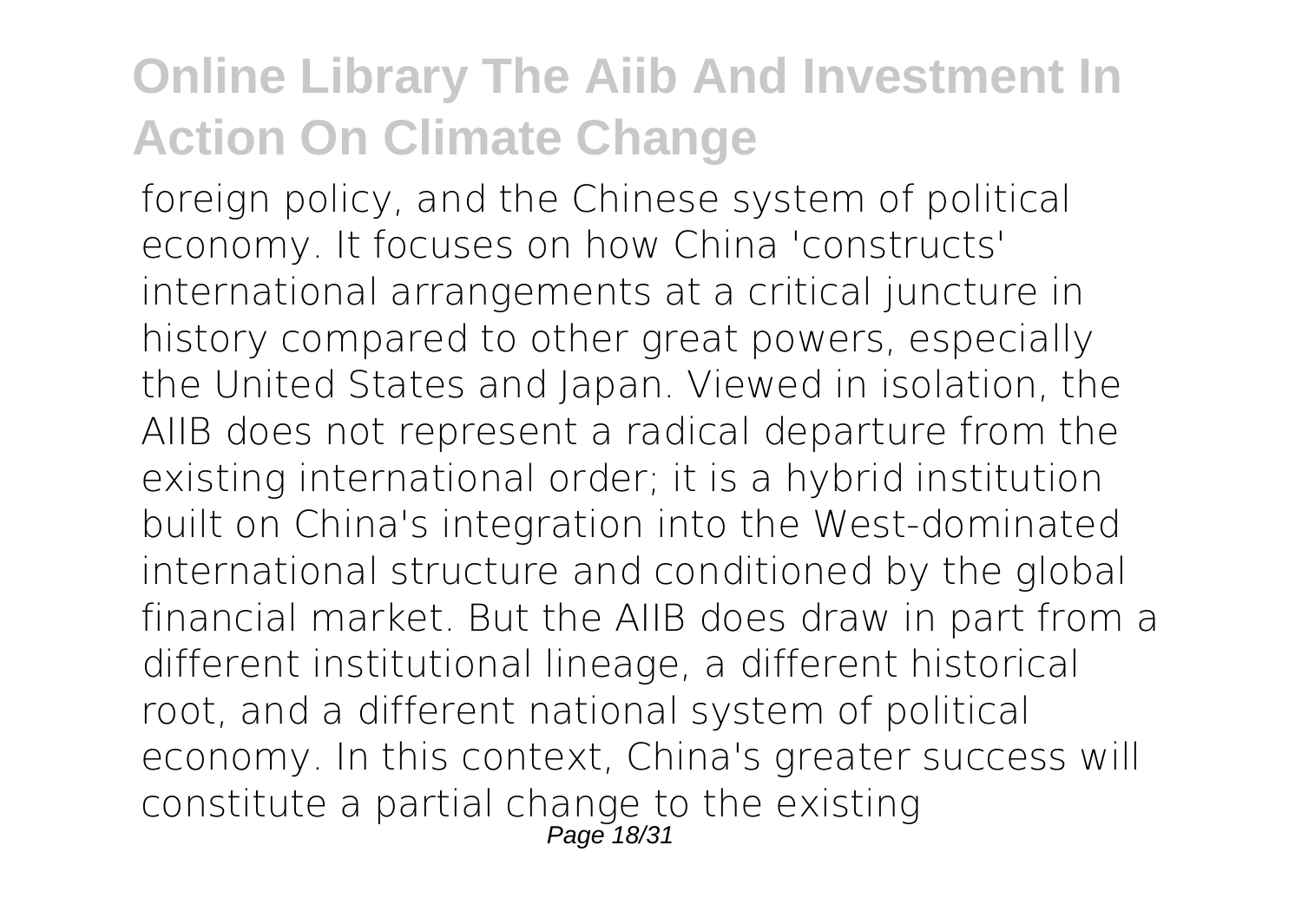international order, whatever the Chinese intention.

"Studying the Asian Infrastructure Investment Bank (AIIB) through the lens of international relations (IR) theory, Chen argues that it is inappropriate to treat the AIIB as either a revisionist or a complementary institution. Instead, the bank is still evolving and the interaction of power, interests, and status that will determine whether the bank will go wild. Theoretically, the current shape of the AIIB will influence global strategic conditions and global perceptions of the bank itself, consequently affecting China's level of dissatisfaction with its power and status in the international financial system and Page 19/31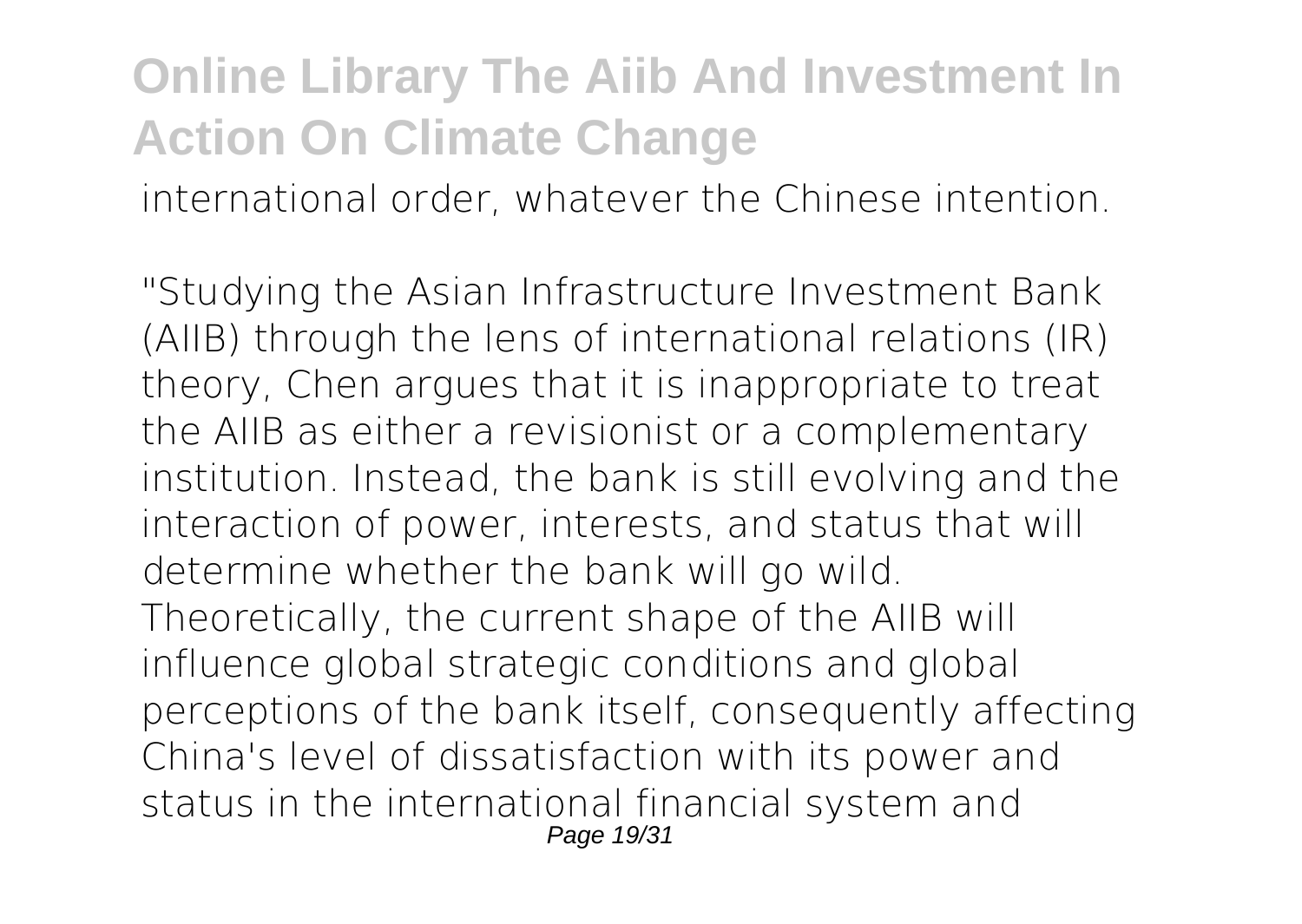maneuvering in the AIIB. To empirically show that, this book presents the evolution of the AIIB, compares the bank with its main competitors in the Asia-Pacific region, and conducts ten comparative case studies to show how countries around the world have positioned themselves in response to the emergence of the  $AIIB"--$ 

Studying the Asian Infrastructure Investment Bank (AIIB) through the lens of international relations (IR) theory, Chen argues that it is inappropriate to treat the AIIB as either a revisionist or a complementary institution. Instead, the bank is still evolving and the interaction of power, interests, and status that will Page 20/31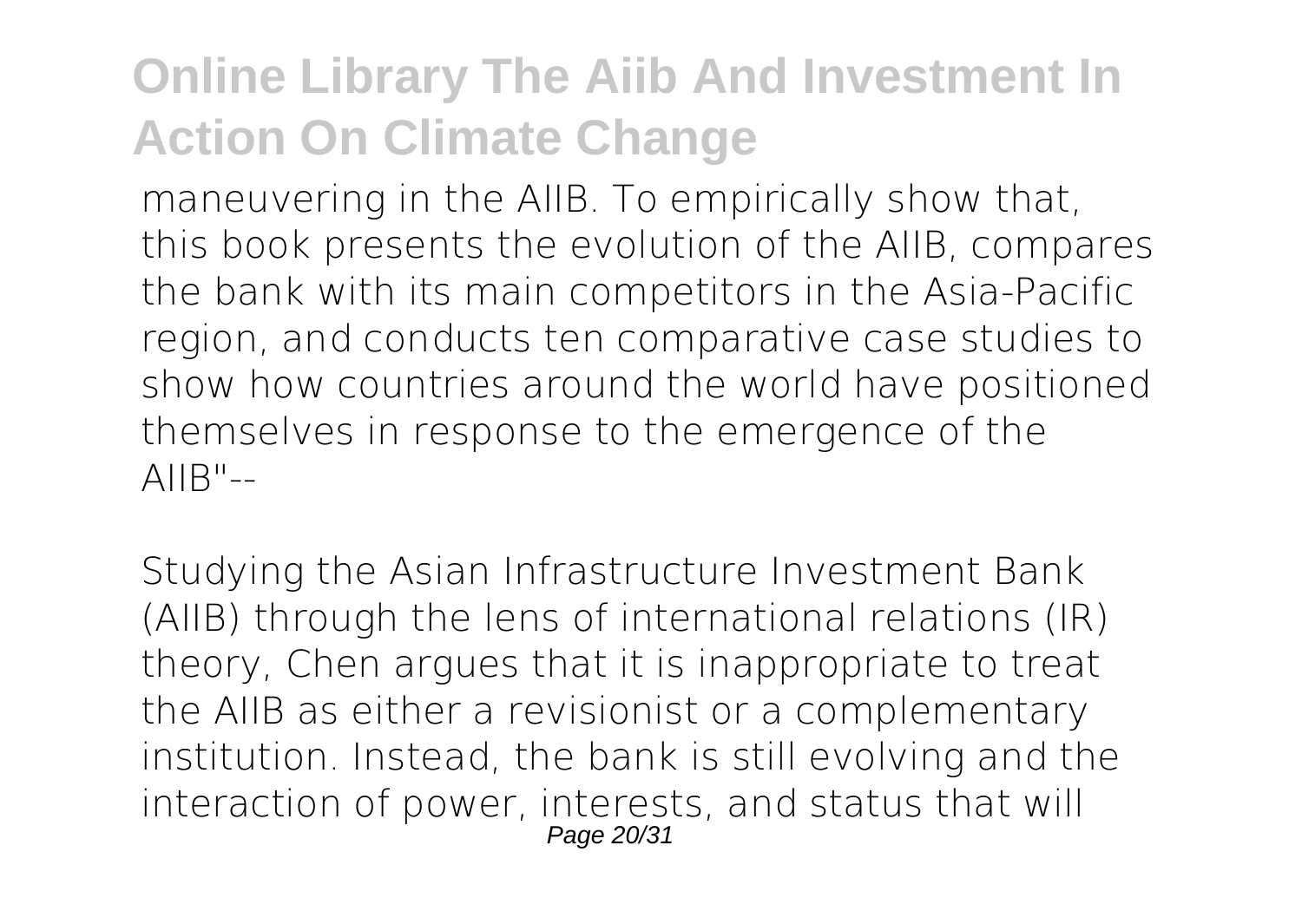determine whether the bank will go wild. Theoretically, the current shape of the AIIB will influence global strategic conditions and global perceptions of the bank itself, consequently affecting China's level of dissatisfaction with its power and status in the international financial system and maneuvering in the AIIB. To empirically show that, this book presents the evolution of the AIIB, compares the bank with its main competitors in the Asia-Pacific region, and conducts ten comparative case studies to show how countries around the world have positioned themselves in response to the emergence of the AIIB. This book presents critical insights for scholars and foreign-policy practitioners to understand China's Page 21/31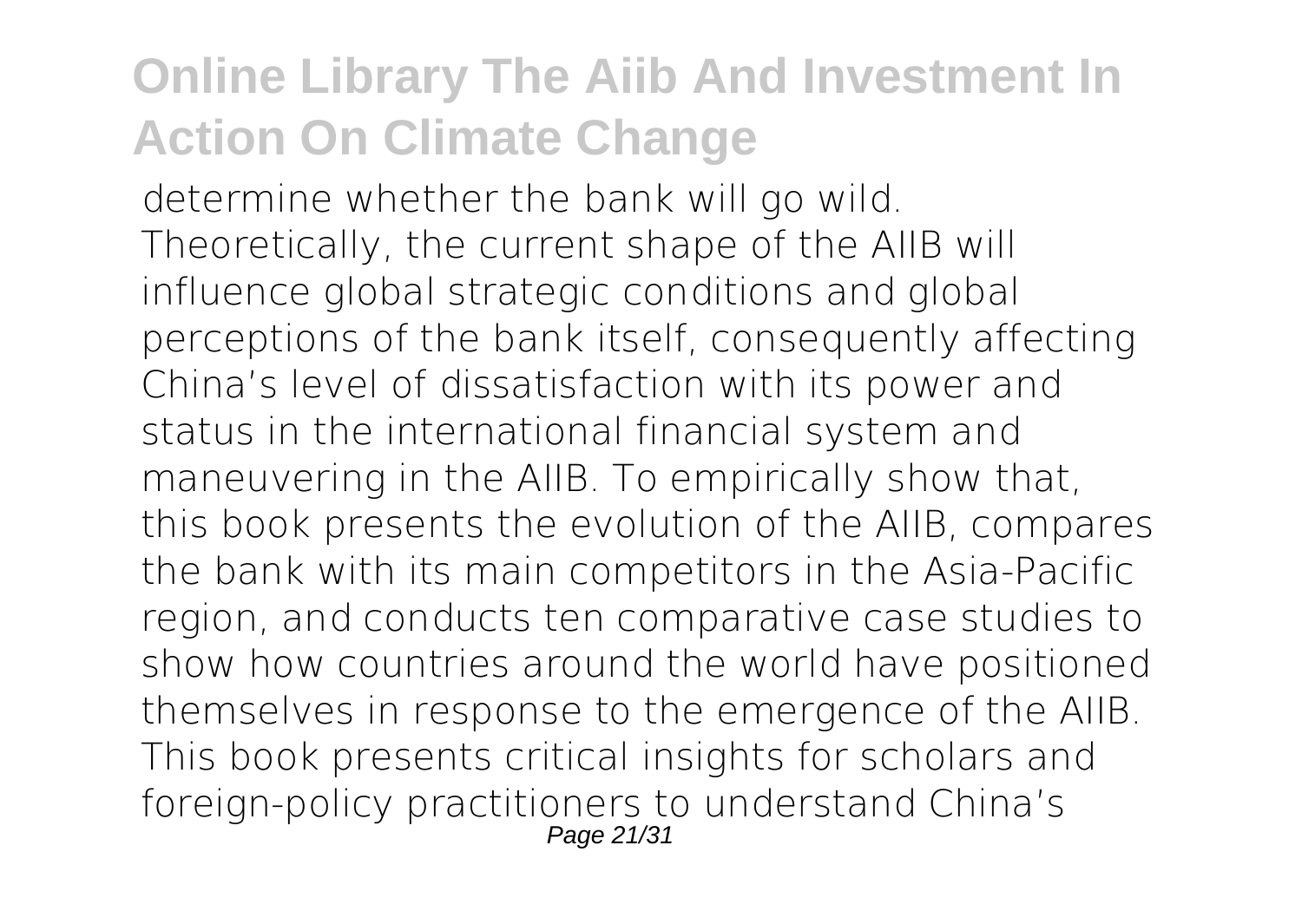surging influence in international organizations and how China can shape the world order. It should prove of interest to students and scholars of IR, strategic studies, China Studies, Asian Studies, developmental studies, economics, and global finance.

The Asian Infrastructure Investment Bank, first opened in 2016, is a 100 billion dollar multilateral development bank purpose-built to support infrastructure projects that enhance regional economic productivity. Its arms reach far: in its first two years, AIIB has financed transport systems such as national motorways in Pakistan, railways in Oman, and rural roads in India; energy projects including Page 22/31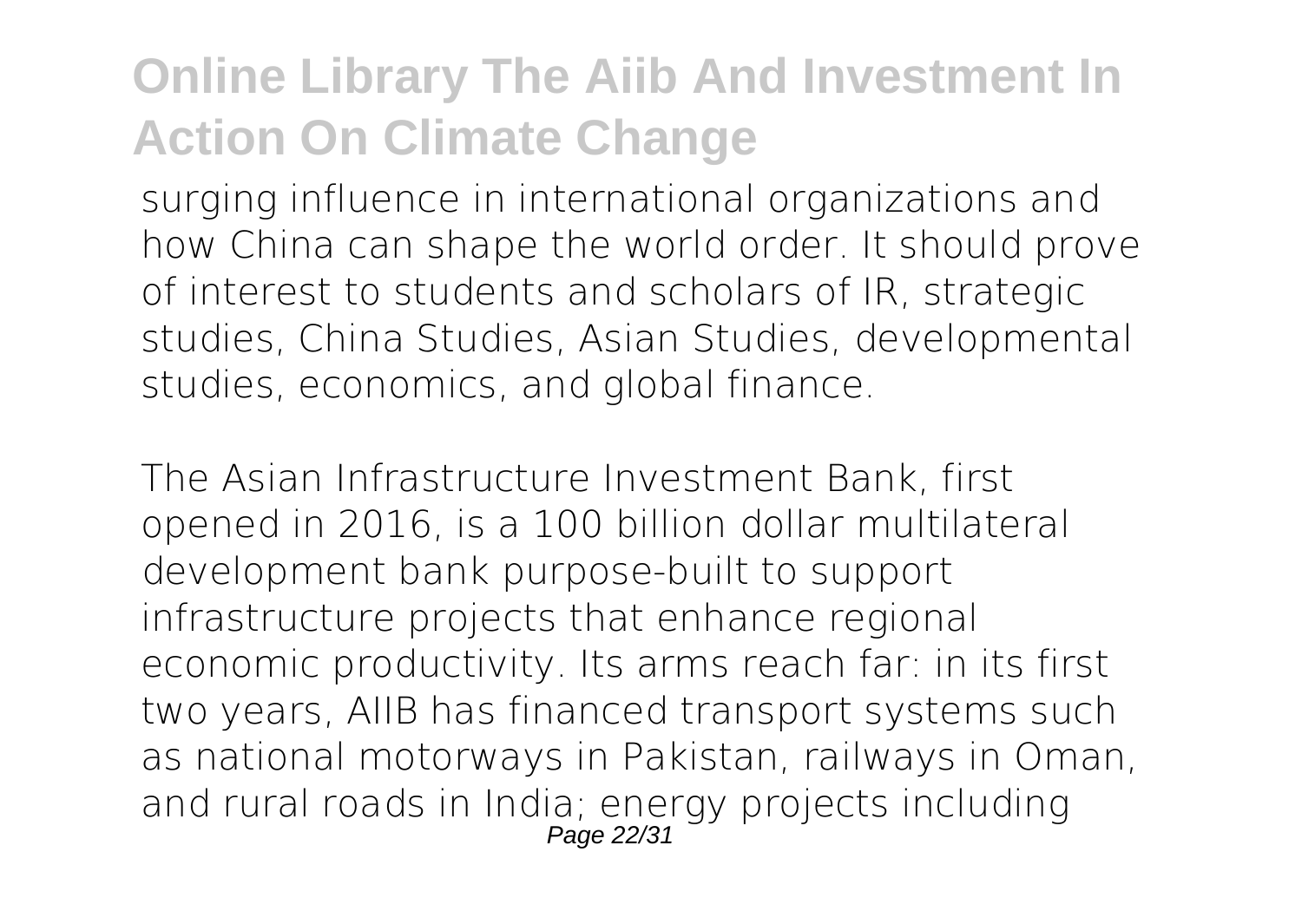natural gas pipelines in Azerbaijan and hydropower plants in Tajikistan; and the redevelopment of impoverished areas in Indonesia. Initiated by China, its membership is global, with regional powers from Korea to Saudi Arabia, and key players from Europe, Africa, and Latin America. In a text that will appeal to general readers and legal specialists alike, Natalie Lichtenstein examines the Bank's mandate, investment operations, finance, governance, and institutional set up, as well as providing detailed analyses of the similarities and differences it has with other development banks - charting AIIB's story so far and anticipating its future.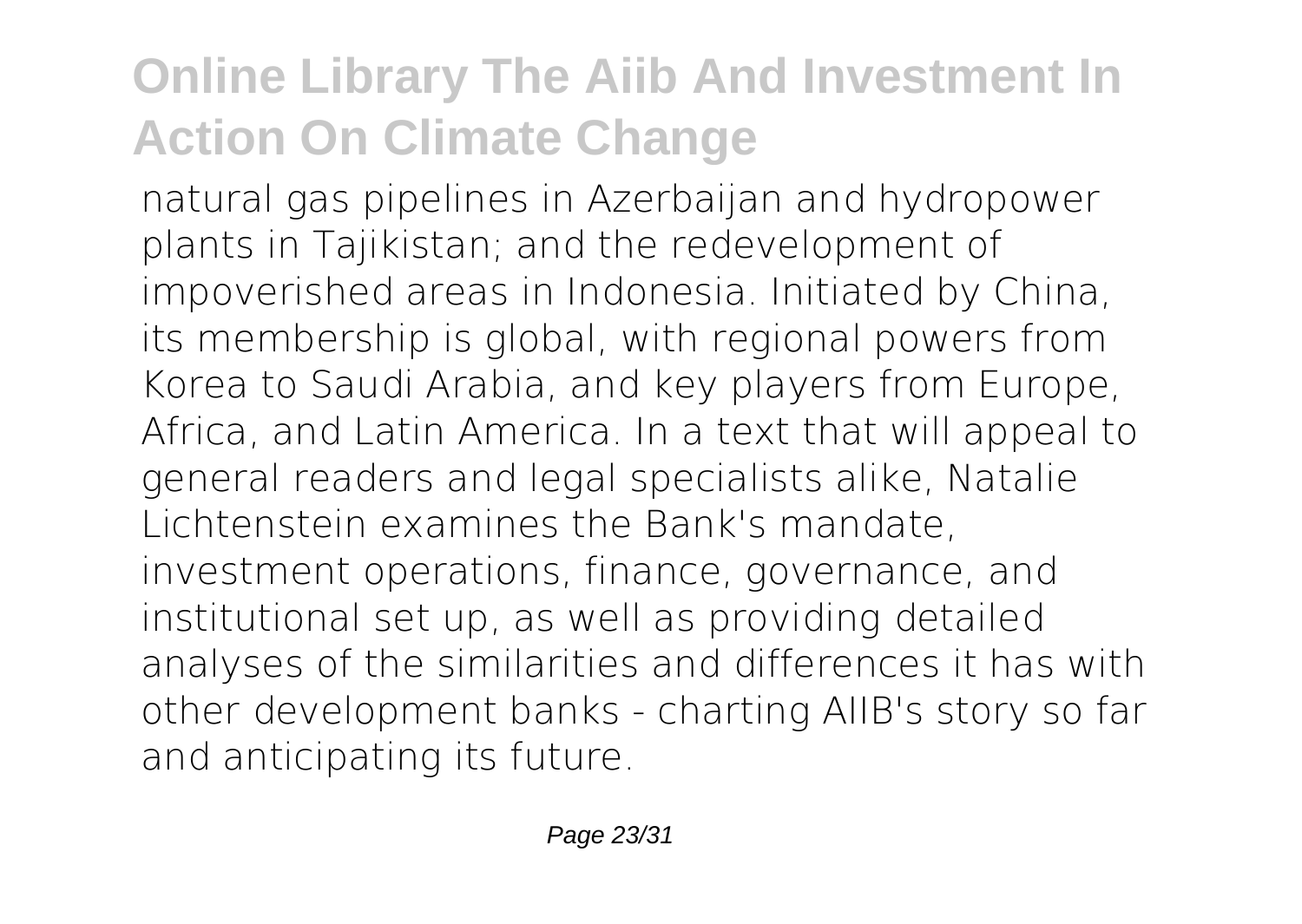China's Global Reach looks at China's emergence on the globe as a hegemonic power in the recent years. Moving beyond Volume I, this new volume empirically examines the most recent development of the Belt and Road Initiative (BRI) and the Asian Infrastructure Investment Bank (AIIB), the two most important initiatives launched by President Xi Jinping as China tries to emerge as a global power. The first part of the book presents an overview of geo-strategic development of the two initiatives. The second part examines domestic political dynamics, particularly Xinjiang as the core of BRI, in these two initiatives. Page 24/31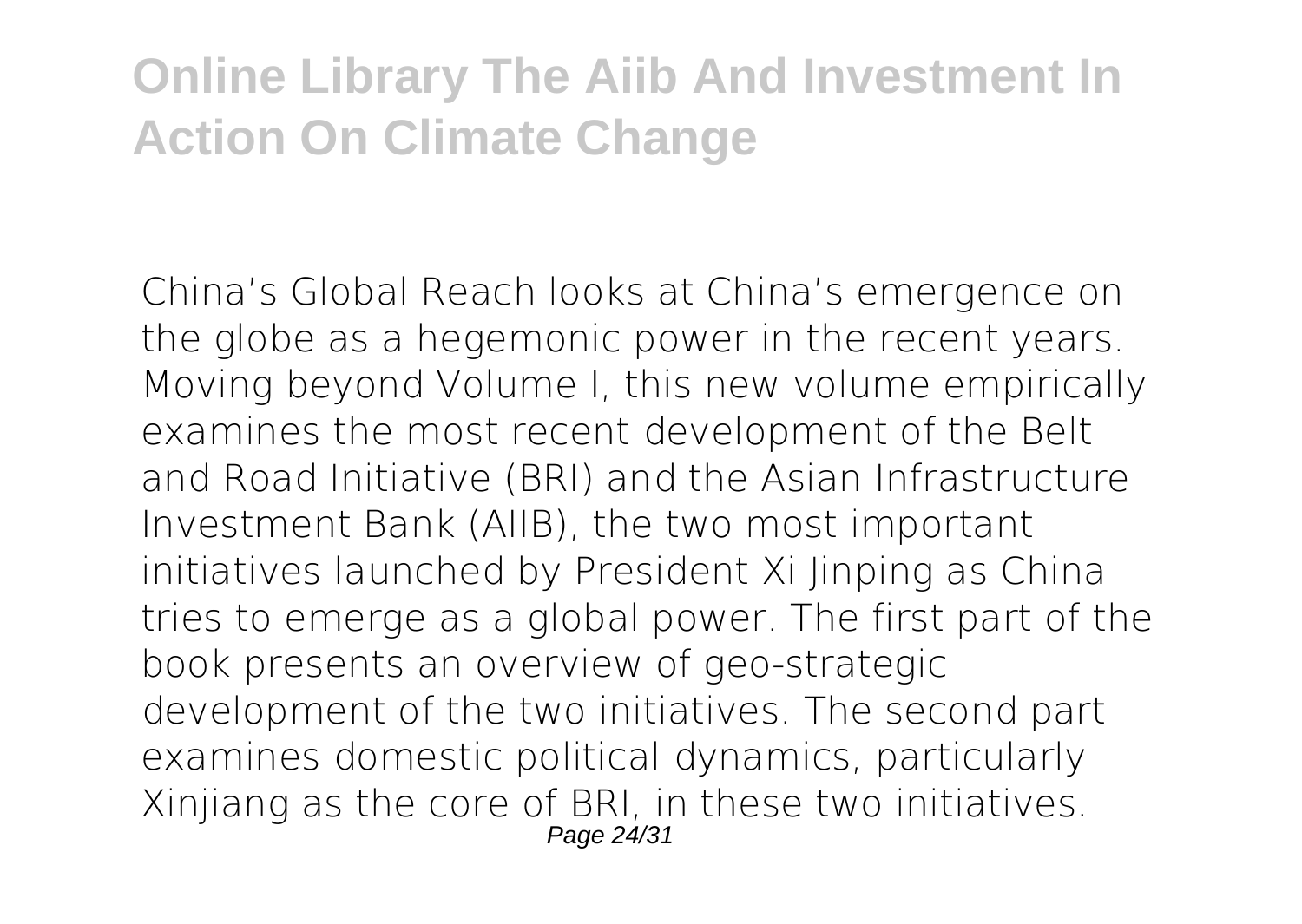The third part investigates the responses from the major foreign partners involved in the two initiatives, with a focus on the responses from India, African and Middle East countries. The chapters in this book were originally published in various issues of the Journal of Contemporary China.

The Asian Infrastructure Investment Bank (AIIB), which began operations in 2016 and now has an approved membership of eighty-four worldwide, has quickly become perhaps one of the world's most promising agents of global economic development. With its firm commitments to the twenty-first century imperatives of cost-effectiveness, zero tolerance for Page 25/31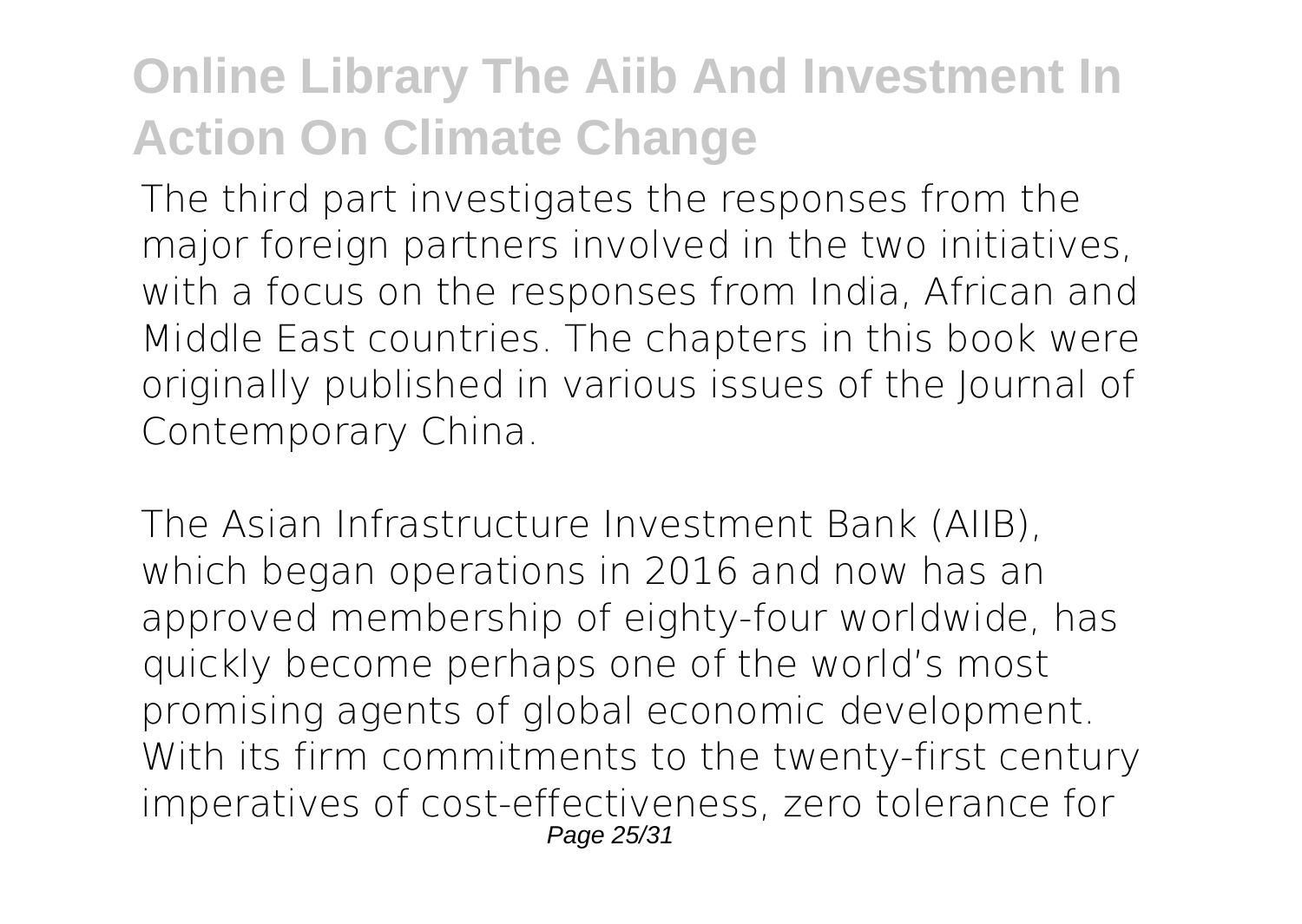corruption and active promotion of environmental sustainability, its clearly stated aims and requirements echo the goal of reform that other multilateral institutions are undertaking. This book is among the first to offer an incisive introduction to the AIIB's law and governance, which are now essentially in place. From a perspective of Chinese multilateralism, which parts ways from the dominant twentieth-century Bretton Woods arrangements, the author provides in great depth the details of such elements of the Bank's Articles of Agreement as the following: – non-resident board system; – procurement; – role of trust funds; – state-owned enterprises as private entities; – immunity; – dispute Page 26/31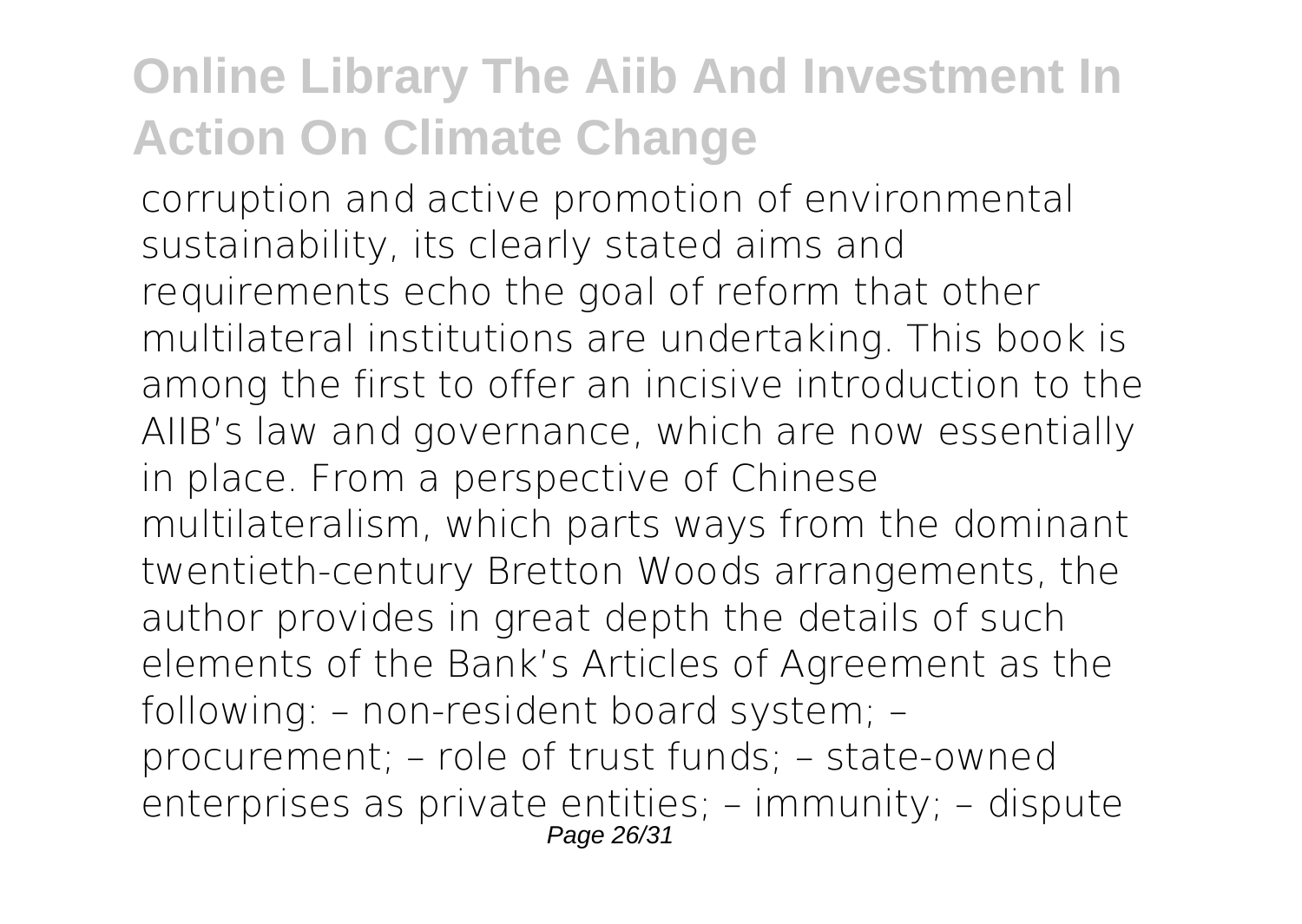settlement; – accountability for involuntary resettlement and human rights violations; and – policy on prohibited practices. Throughout, the author provides deeply informed comparisons with such existing multilateral development banks as the World Bank, the African Development Bank, the Asian Development Bank, the European Bank for Reconstruction and Development and the Inter-American Development Bank, as well as with the World Trade Organization. He shows how the AIIB not only emulates but also innovates while continuing to collaborate closely with these institutions. He suggests what should be done to optimize governance, standards and operations of the AIIB Page  $27/31$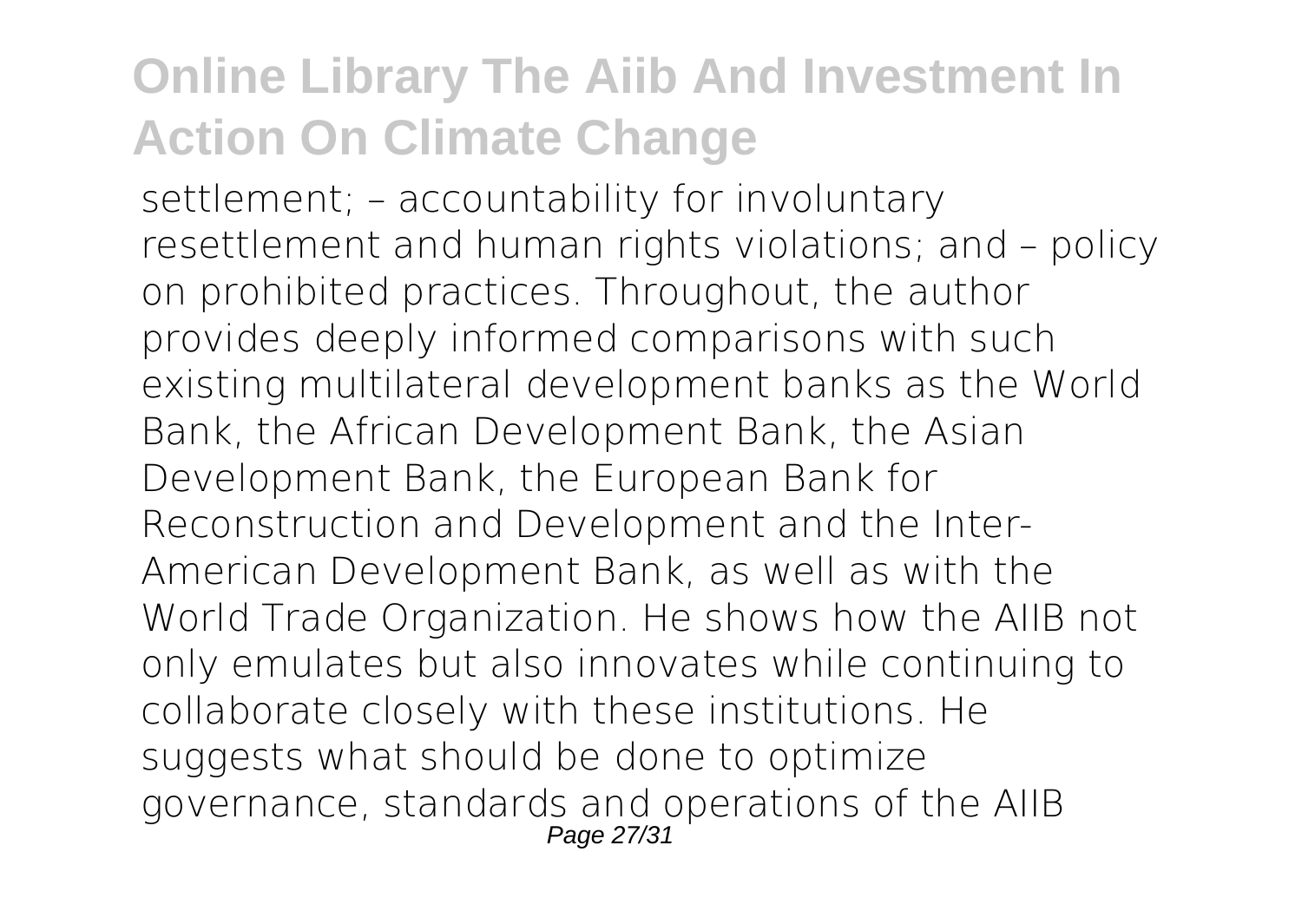together with these peer institutions in a mutually emulating manner. Lawyers and policymakers involved in international economic law and related fields will welcome this nuanced and in-depth description and analysis of the AIIB. Its concomitant analysis of political economy and global governance issues will be of interest to bankers, businesses, government officials and others looking for an overall understanding of multilateral development banking and China's approach toward global governance in particular.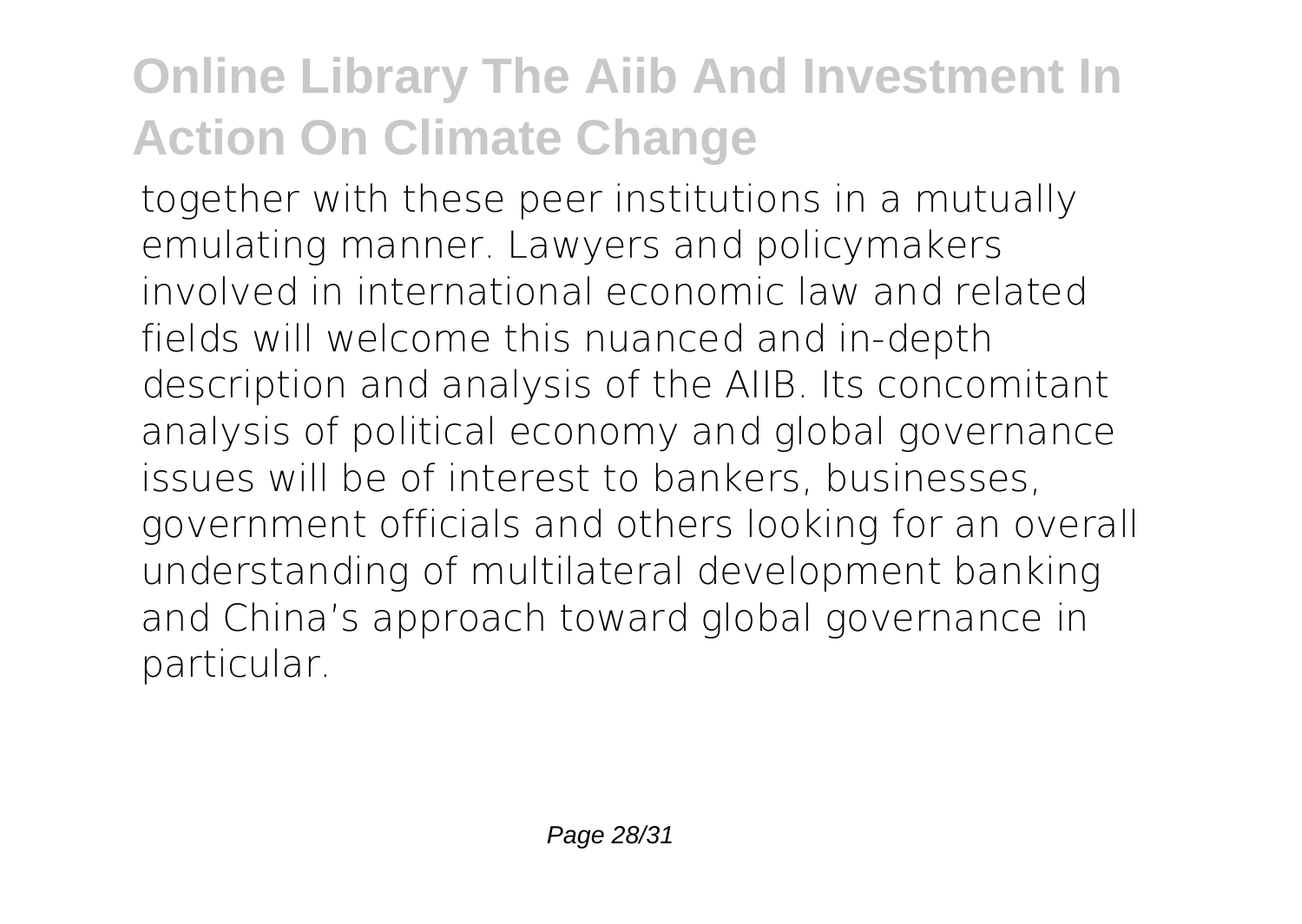Rising as a global power and regarding the existing world order unjust and unreasonable enough to meet the interests of both itself and other emerging powers, China has demanded reform to global governance, and taken new initiatives using its new quotient of wealth and influence to draw countries into its orbit. This comprehensive volume focuses on the two most important of these initiatives: the Belt and Road Initiative (BRI), launched in 2013 to strengthen China's connectivity with a large part of the world through infrastructure and economic development; and the Asian Infrastructure Investment Bank (AIIB), created in 2015, which represented China's effort in the reconstruction of the Page 29/31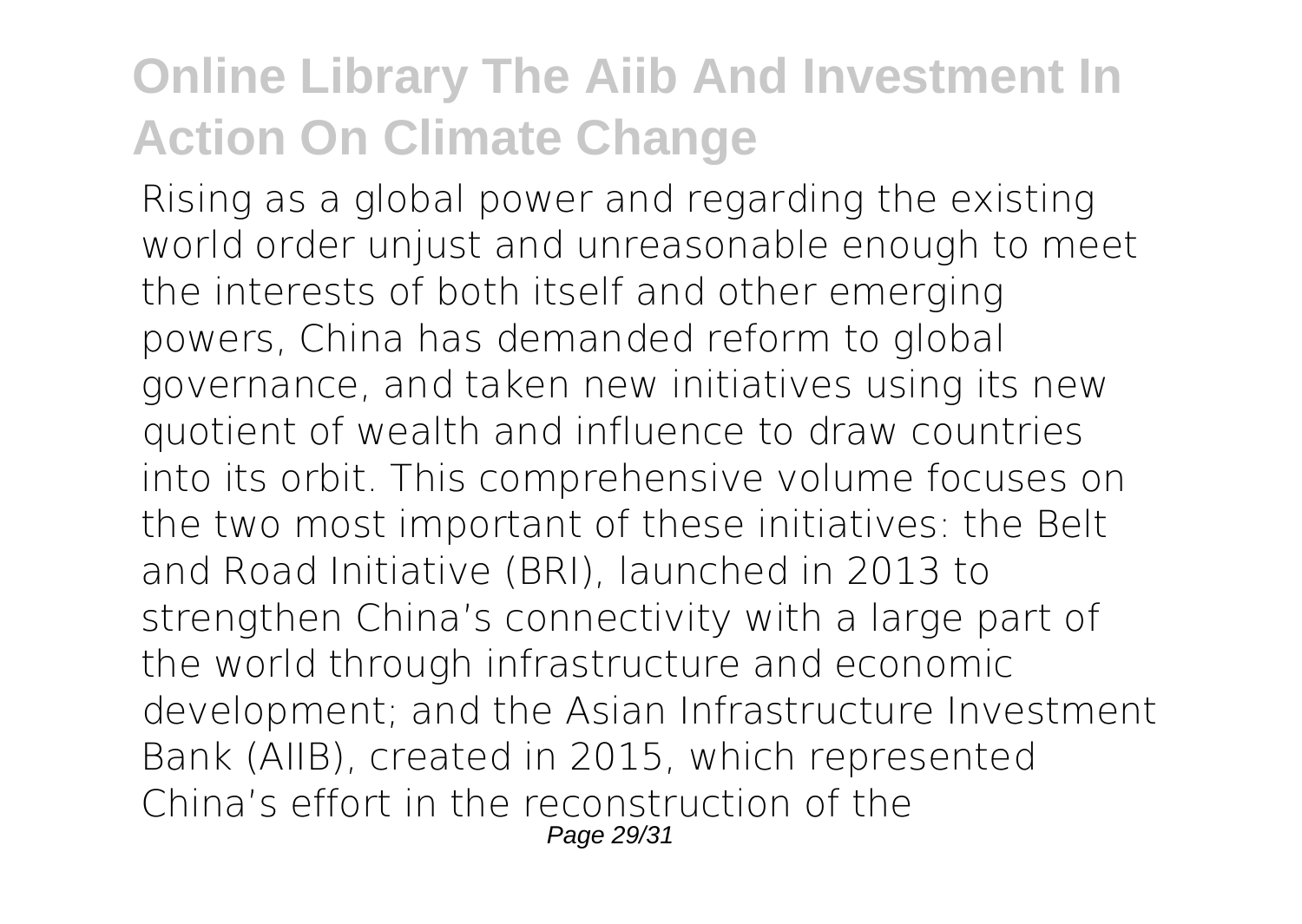international development rules. This book explores how these two initiatives are central to China's emerging global strategy. The authors examine China's geopolitical and geo-economic motivations and domestic political dynamics in launching these two initiatives. They also investigate the responses from the major foreign partners involved in both initiatives. This book will be of great interest to students, academics and researchers of China's emerging global strategy. It comprises articles originally published in the Journal of Contemporary China.